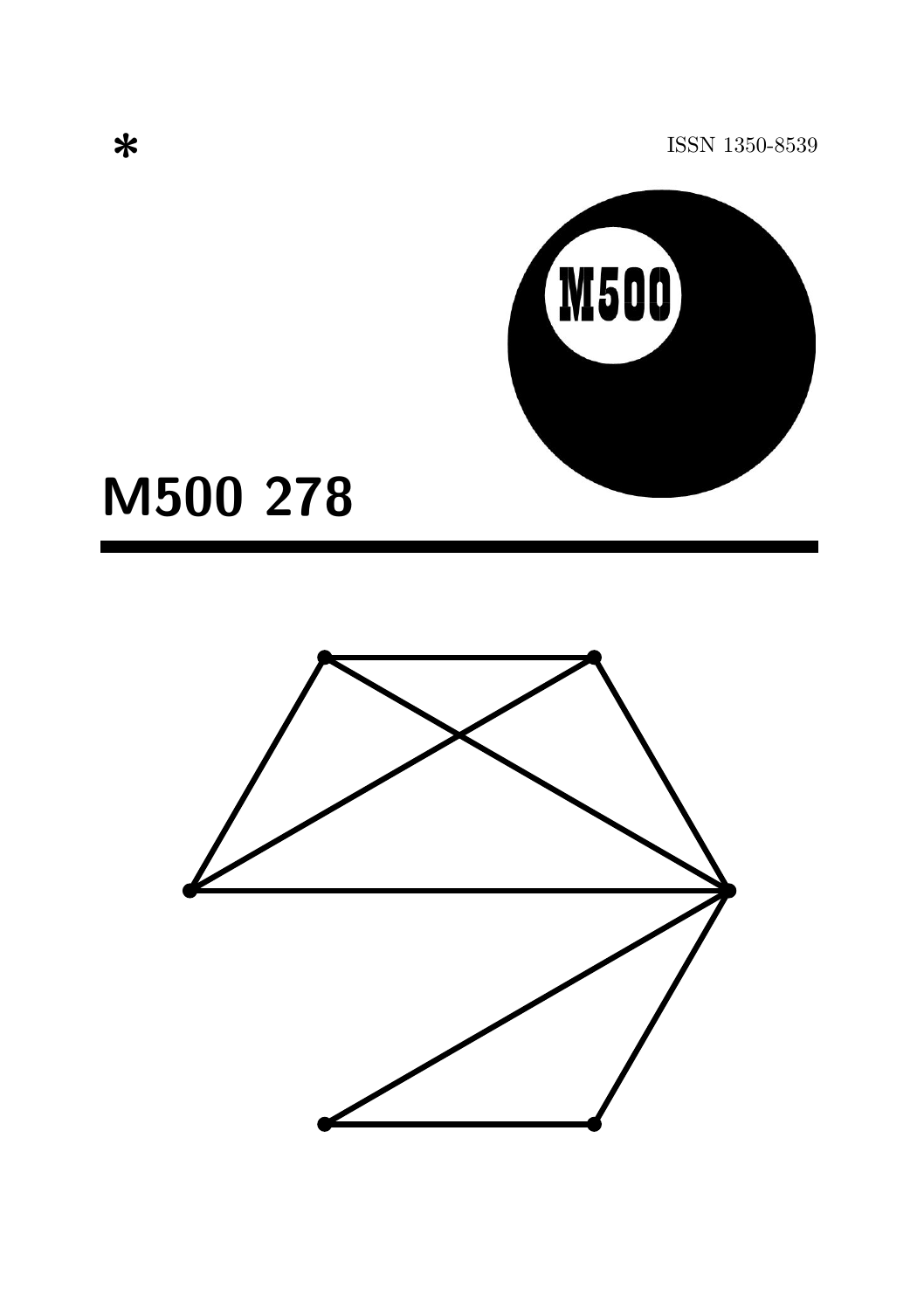### The M500 Society and Officers

The M500 Society is a mathematical society for students, staff and friends of the Open University. By publishing M500 and by organizing residential weekends, the Society aims to promote a better understanding of mathematics, its applications and its teaching. Web address: m500.org.uk.

The magazine M500 is published by the M500 Society six times a year. It provides a forum for its readers' mathematical interests. Neither the editors nor the Open University necessarily agree with the contents.

The Revision Weekend is a residential Friday to Sunday event providing revision and examination preparation for both undergraduate and postgraduate students. For details, please go to the Society's web site.

The Winter Weekend is a residential Friday to Sunday event held each January for mathematical recreation. For details, please go to the Society's web site.

Editor – Tony Forbes

Editorial Board – Eddie Kent

Editorial Board – Jeremy Humphries

Advice to authors We welcome contributions to M500 on virtually anything related to mathematics and at any level from trivia to serious research. Please send material for publication to the Editor, above. For more information and a LaTeX template, go to m500.org.uk/magazine/.

# M500 Mathematics Revision Weekend 2018

The M500 Revision Weekend 2018 will be held at

Yarnfield Park Training and Conference Centre, Yarnfield, Staffordshire ST15 0NL

from Friday 18th to Sunday 20th May 2018.

We expect to offer tutorials for most undergraduate and postgraduate mathematics Open University modules, subject to the availability of tutors and sufficient applications. Application forms will be sent via email to all members who included an email address with their membership application or renewal form. Contact the Revision Weekend Organizer, Judith Furner if you have any queries about this event.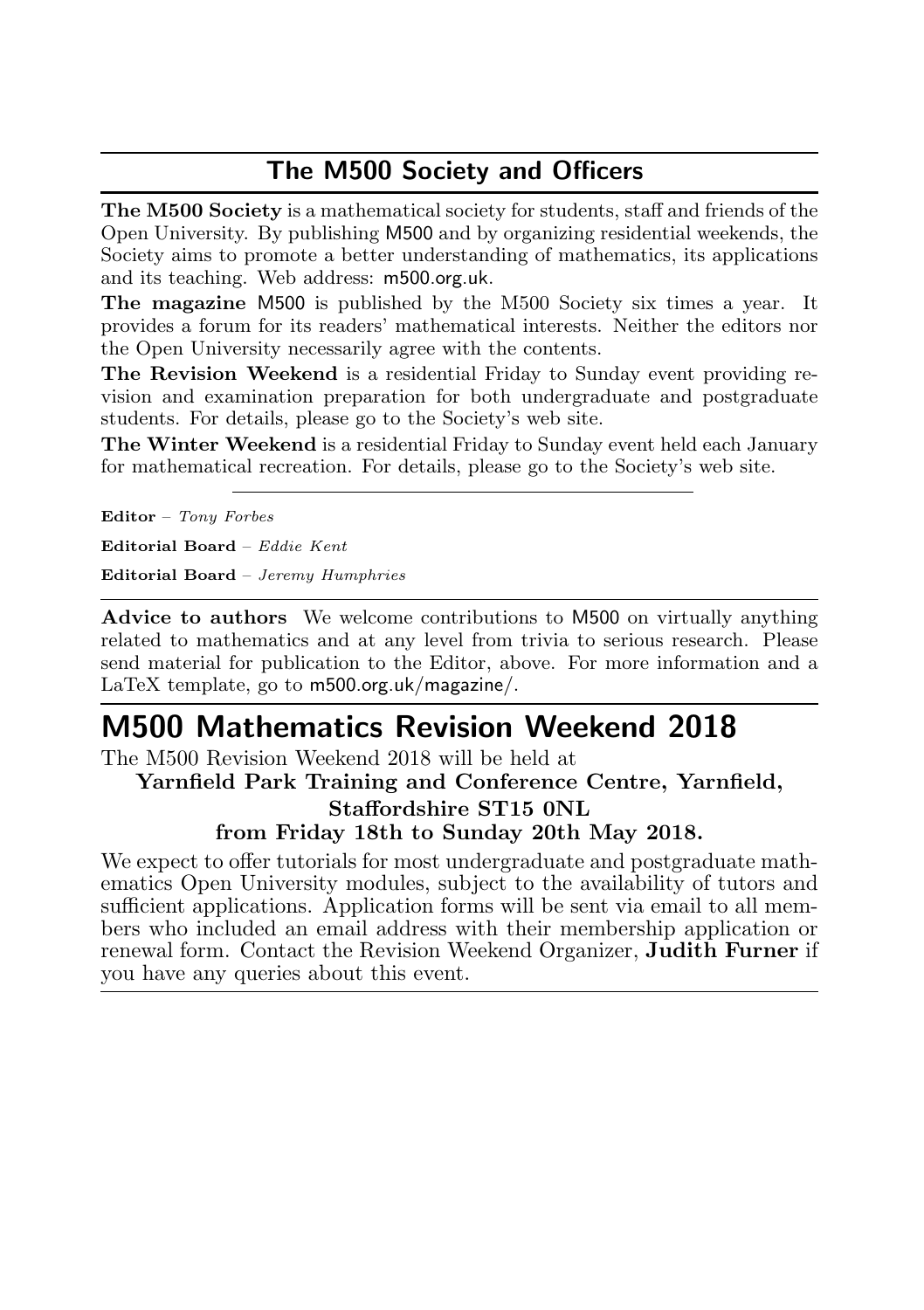# Inverted triangles

#### Tommy Moorhouse

Inversion in the plane Consider the unit circle centred on the origin in the plane  $\mathbb{R}^2$ . Inversion (denoted by the function  $i : \mathbb{R}^2 \to \mathbb{R}^2$ ) maps the inside of the circle to the outside as follows. Given any point  $(x, y)$ draw a line from the origin through the point, and draw the point  $\left(\frac{x}{x^2 + 1}\right)$  $(y^2)$ ,  $y/(x^2+y^2)$ , which lies on this line. The circle maps to itself, while the map is not (yet) defined at the origin (we will look at this briefly later).

Inverting lines The inversion map has some fascinating properties, of which we will consider just one: under inversion straight lines map to circles (or circular arcs). To see this set up the x and y axes as usual, and consider the line  $t \to (x_0, t)$  for some range of t. Then

$$
i((x_0, t)) = \left(\frac{x_0}{x_0^2 + t^2}, \frac{t}{x_0^2 + t^2}\right).
$$

Show that the image of the line lies on a circle of radius  $1/(2x_0)$  that (asymptotically) passes through the origin. More general lines can be considered simply by changing  $x_0$  and rotating the plane. Lines that do not intersect the circle are mapped to circles inside the unit circle. Those that intersect the unit circle map to circles that pass through the origin and intersect the unit circle in the same points as the straight line (a line tangent to the unit circle furnishes an obvious special case).

Inverted triangle Now consider two equilateral triangles, one  $(T)$  inscribed in the unit circle, the other  $(°O')$  circumscribed, with the vertices of I touching the midpoints of the sides of O. Pick any of the outer three small triangles ('T') defined by one vertex of O and two of I. Show that the three vertices of the corresponding inverted triangle (i.e. the 'triangle' with circular arcs for sides obtained by inverting the sides of T) are collinear.

Explore! The interested reader could explore the properties of the inverted triangles (areas, perimeters) and other inverted polygons, with interesting visual representations. More generally, inversion preserves angles, and it is an interesting exercise to prove this. Inversion as defined here has the property that  $i^2 = 1$  (the doubly inverted object is the same as the original): what about inversion in one circle followed by inversion in a different circle?

Loose ends The 'problem' of the origin can be resolved in projective space  $\mathbb{RP}^2$  (which looks like  $\mathbb{R}^2$  locally) by 'blowing it up' so that the origin is replaced by the set of directions defined by (unoriented) lines passing through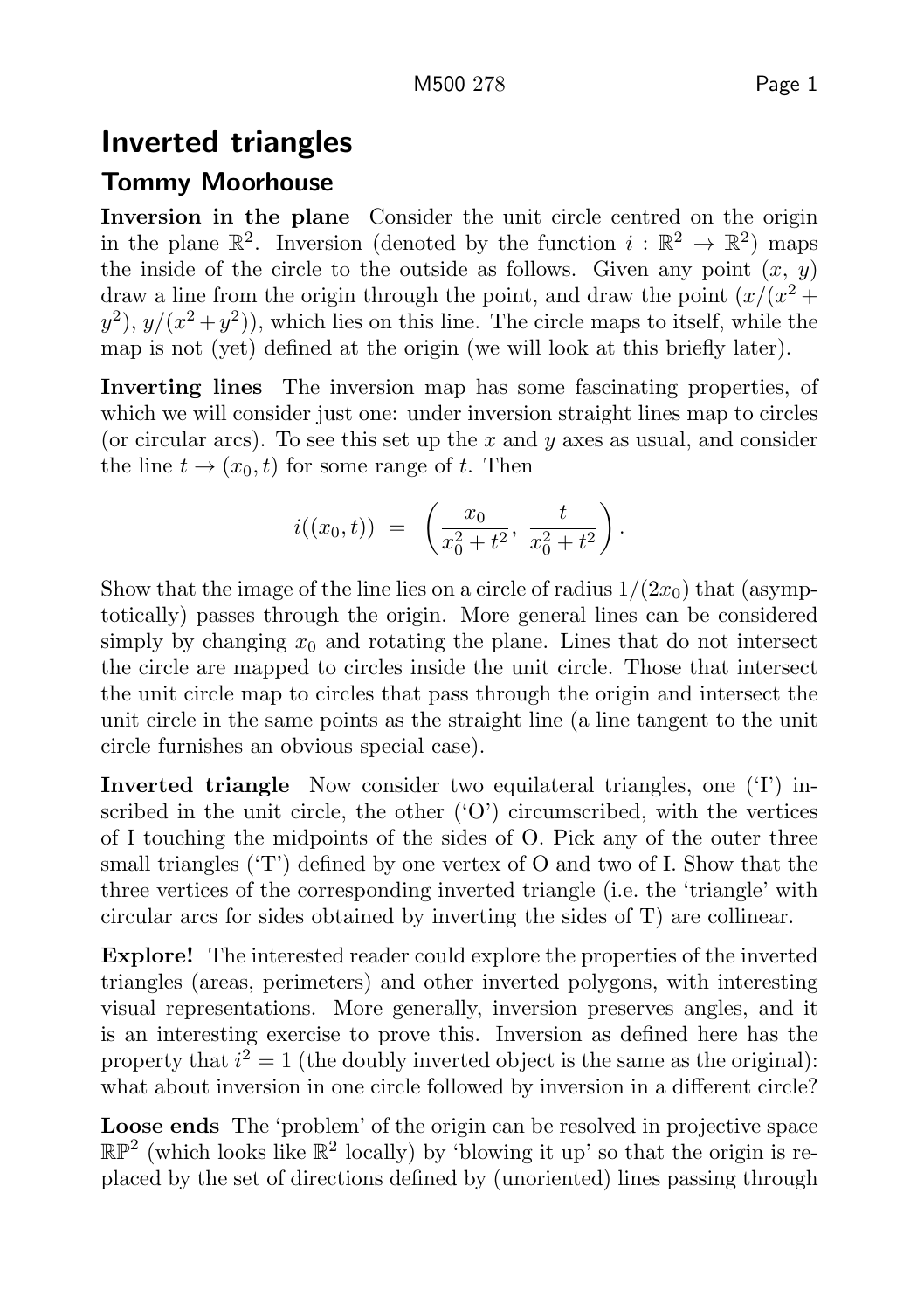it, and each point at infinity (defined by the class of parallel straight lines) maps to a distinct point of this 'origin', making inversion well defined. In this model any line approaching the origin passes through the point defined by its direction and emerges on the other side as one would intuitively expect. Alternatively, staying in 'ordinary'  $\mathbb{R}^2$ , adding a single point at infinity allows a well-defined inversion map. All straight lines meet the point at infinity, and all the circular images under  $i$  pass through the origin.

### Inversion preserves angles

#### Tommy Moorhouse

Inversion in the plane Previously we considered inversion  $i$  in the unit circle centred on the origin in the plane  $\mathbb{R}^2$ . We asserted that this map preserves angles. It is what is called a conformal map: the scalar product of two vectors is preserved up to a scale factor. In this guided problem we will consider a proof that inversion preserves angles and also find the scale function.

Step 1 An angle can be defined by two straight lines meeting at a point. Let the lines be parametrized by

$$
\gamma_1(t) = (t, m_1t + c_1); \quad \gamma_2(t) = (t, m_2t + c_2).
$$

Step 2 Show that the lines meet at

$$
p = \frac{1}{m_2 - m_1} (c_1 - c_2, c_1 m_2 - c_2 m_1),
$$

which we will write as

$$
\frac{-1}{\delta m} (\delta c, \ c \times m),
$$

where the minus sign reminds us that  $\delta m = m_1 - m_2$ .

**Step 3** A vector V at a point p will be written  $V_p$ . Show that the tangent vectors to the above lines have the representation

$$
(\dot{\gamma}_i)_p = (1, m_i)_p
$$

and that the cosine of the angle between them is

$$
\frac{1 + m_1 m_2}{\sqrt{(1 + m_1^2)(1 + m_2^2)}}.
$$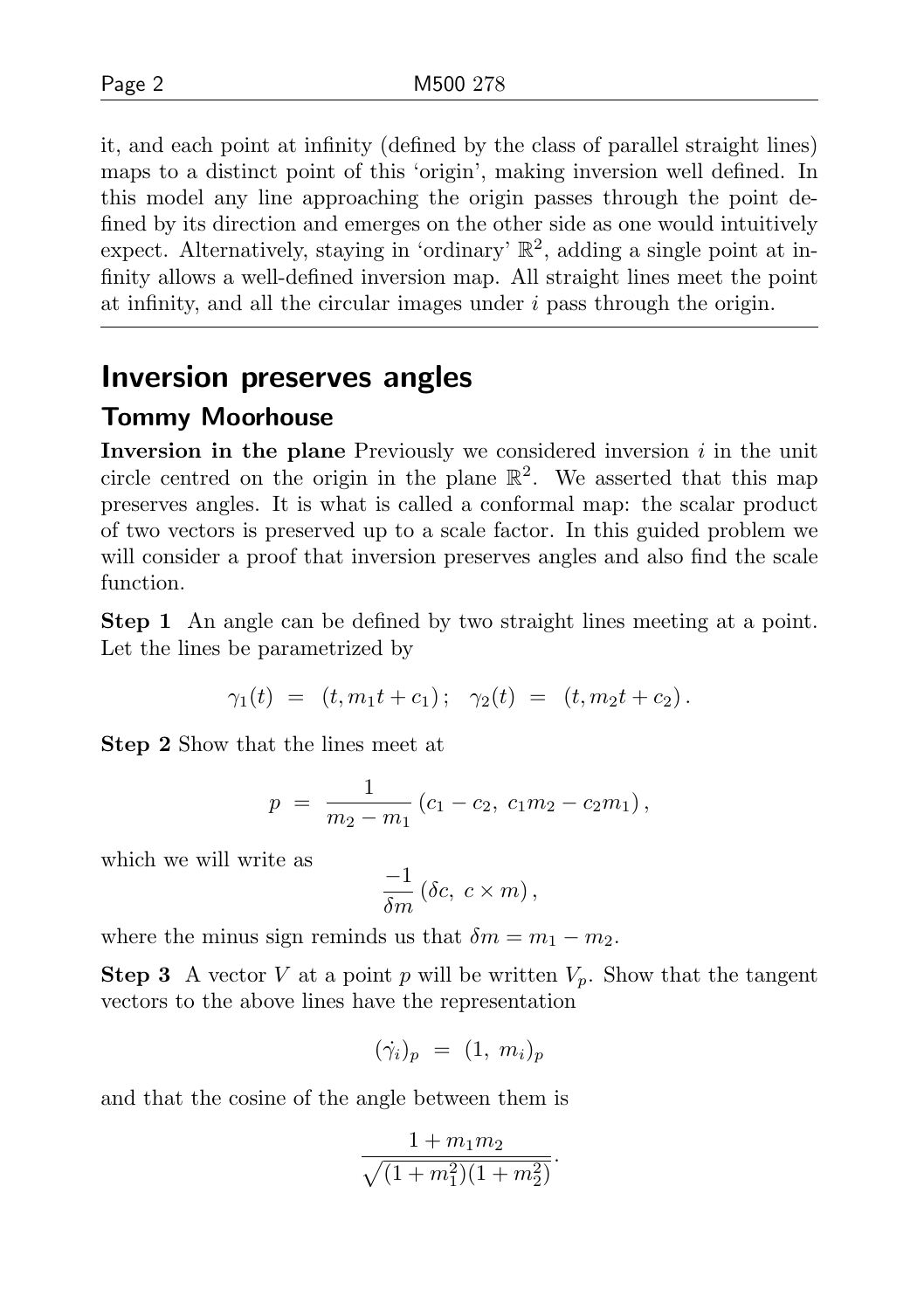Step 4 Now we need to map the vectors under  $i<sub>∗</sub>$ . The map  $i<sub>∗</sub>$  takes a vector at the point p and maps it to a vector at the point  $i(p)$  as follows:

$$
i_*(V_p) = \left[ \frac{d}{dt} i(p + tV) \right]_{t=0},
$$

where p and tV are added component-wise and the point  $i(p)$  is understood. Intuitively, as we move along the vector away from  $p$  by a small amount, the image of the moving point defines the tangent vector to the image circle at  $i(p)$ . Show that

$$
p + t\dot{\gamma_1} = \frac{1}{\delta m} (t\delta m - \delta c, m_1 \delta m t - c \times m),
$$

with an analogous expression for  $\gamma_2$ .

**Step 5** Find the square of the length of  $p + t\dot{\gamma}_1$  and write it in the form  $At^2 - 2Bt + D$ , where A, B and D are expressions you will find in  $\delta m, \delta c$ and so on (for example,  $D = \delta c^2 + (c \times m)^2$ ). Find the image of  $p + t\dot{\gamma_k}$ and carry out the differentiation—remembering that taking  $t = 0$  at the end allows some simplification. Conclude that

$$
i_{*}(\dot{\gamma_k})_p = \left(\frac{\delta m}{\delta c^2 + (c \times m)^2}\right)^2 (-E - 2m_k F, m_k E - 2F),
$$

where  $E = \delta c^2 - (c \times m)^2$  and  $F = \delta c (c \times m)$ . Notice that  $E^2 + 4F^2 = D^2$ .

**Step 6** Finally, denoting the usual scalar product by  $\langle v, w \rangle$ , show that

$$
\frac{\langle i_*(\dot{\gamma_1})_p, i_*(\dot{\gamma_2})_p \rangle}{|i_*(\dot{\gamma_1})_p||i_*(\dot{\gamma_2})_p|} = \frac{1 + m_1 m_2}{\sqrt{(1 + m_1^2)(1 + m_2^2)}}.
$$

Thus the angle between the image vectors is the same as that between the original lines.

**The scale factor** To find the scale factor  $\Omega((\dot{\gamma}_k)_p) = |i_*(\dot{\gamma}_k)_p|/|(\dot{\gamma}_k)_p|$  we rotate the axes so that  $\gamma(t) = (x_0, t)$ . Then a straightforward calculation gives

$$
\Omega(V_p) \,\,=\,\, \frac{1}{|p|^2}.
$$

The scale depends only on the position of the vector, not its direction or size.

**Conclusion** We have shown that  $i$  is a conformal map and found the scale factor.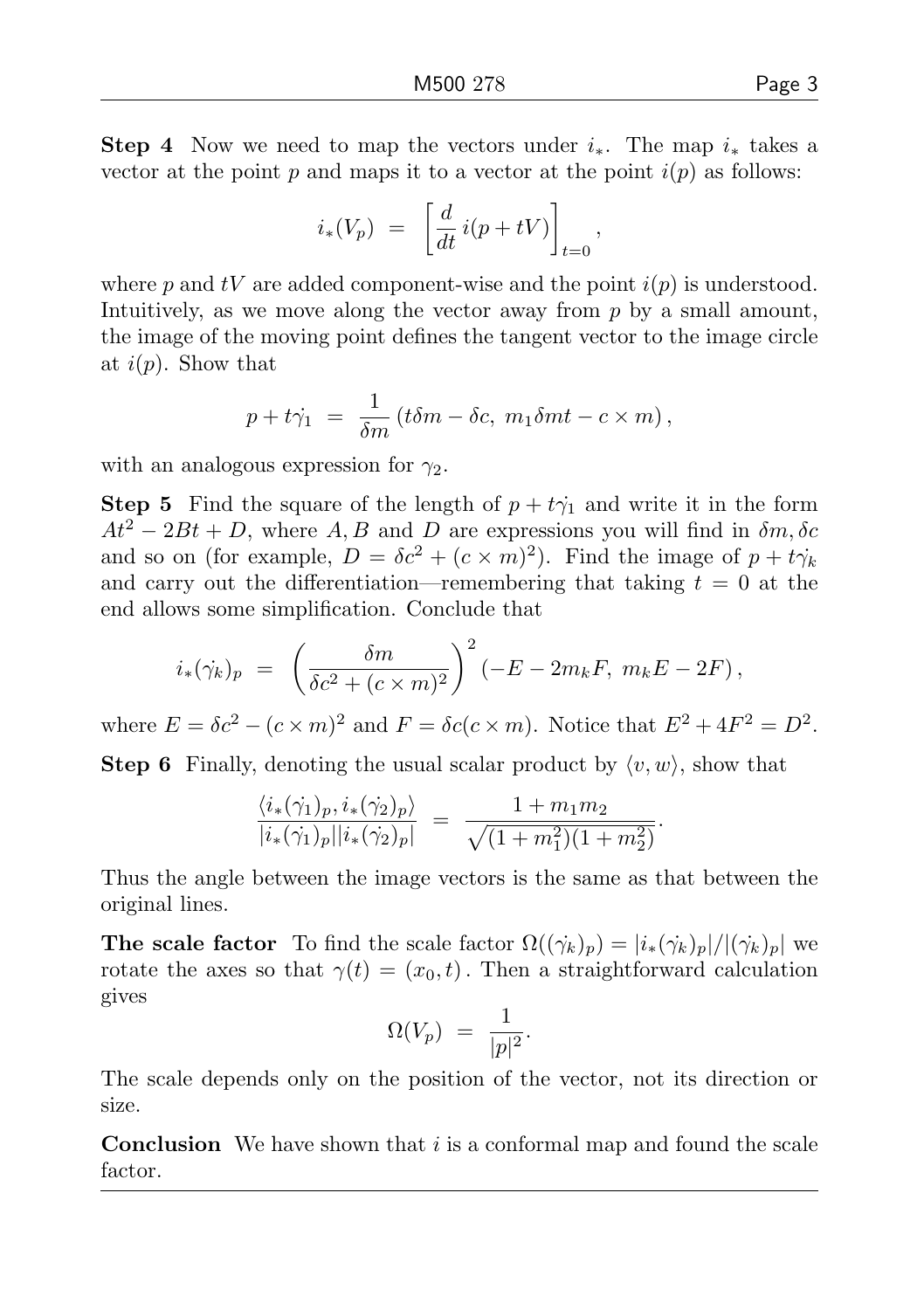# Inversion preserves angles: a geometric proof

### Tommy Moorhouse

Inversion visualized Inversion  $i$  in the unit circle centred on the origin in the plane  $\mathbb{R}^2$  preserves angles, but the differential geometric proof using tangent vectors may seem obscure. In fact there is a simple geometric proof. Anyone who enjoys compass and ruler constructions can have a go at it. There are three cases to consider—the first is outlined here.



Step 1 Draw the unit circle (choosing a 'unit' that makes the rest of the construction easy).

**Step 2** Construct two intersecting lines  $L_1$  and  $L_2$  outside the circle by drawing radial lines from the centre of the circle, measuring a distance along the line and constructing the perpendiculars. The lines should intersect in a convenient place.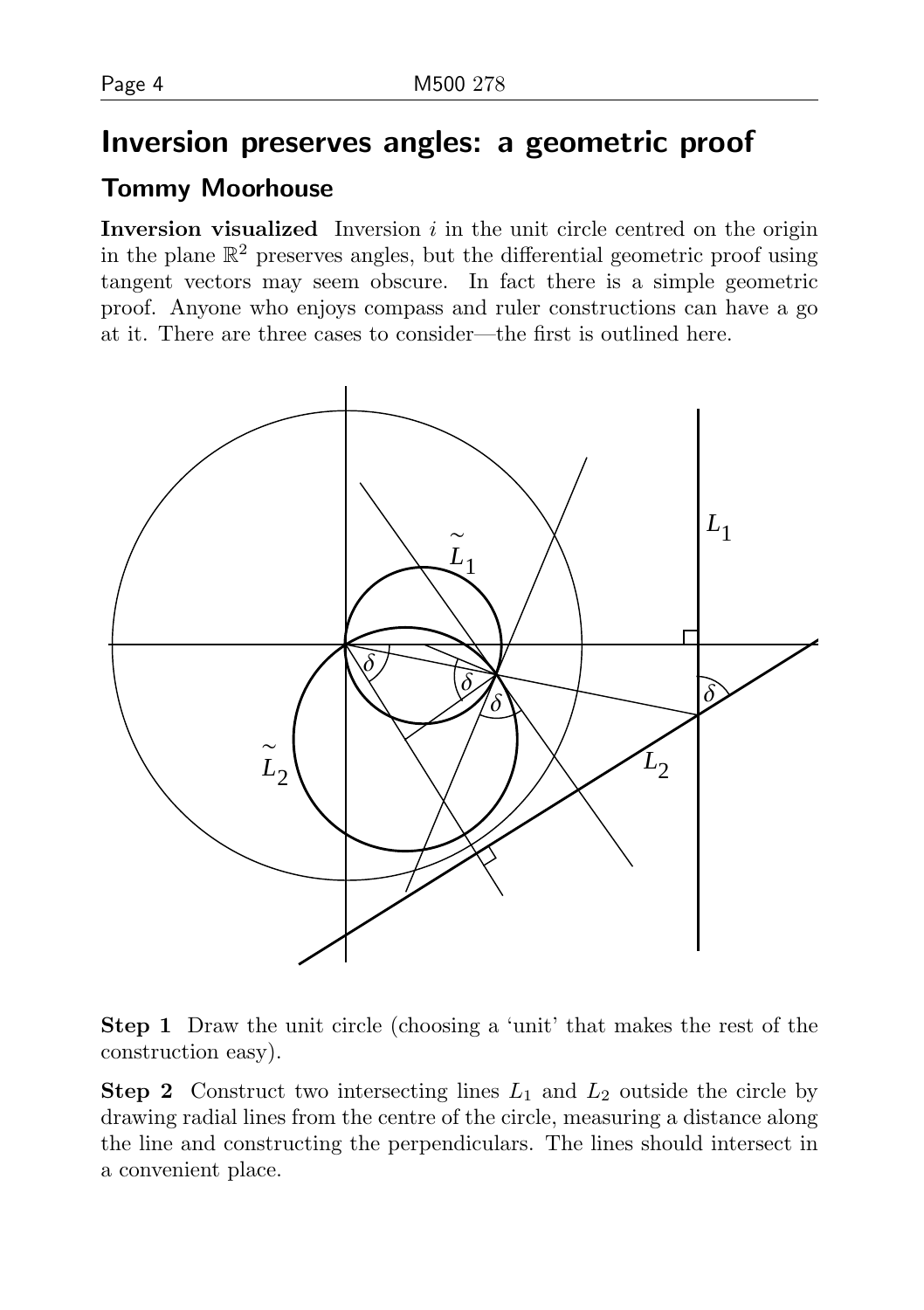**Step 3** Construct the image circle of each line (say  $\tilde{L}_1$  and  $\tilde{L}_2$ ), using the property that the images are circles centred on the radial line with radius  $1/(2x)$ .

**Step 4** Construct the intersecting tangent lines to the image circles  $\tilde{L}_1$  and  $\tilde{L}_2$ . The centre of the unit circle is collinear with the intersection point of  $L_1$  and  $L_2$  and that of  $\tilde{L}_1$  and  $\tilde{L}_2$ .

**Step 5** Denote by  $\delta$  the smaller angle of intersection between  $L_1$  and  $L_2$ (perpendicular lines are a special case). The perpendicular to one of the tangent lines at the point of intersection passes through the centre of the corresponding circle, and plane geometry tells us that the angle formed by this perpendicular and the line joining the centre of the unit circle to the intersection points is  $\delta$ .

Step 6 By 'chasing' the angles around the image intersection point deduce that the tangent lines intersect at an angle of  $\delta$ .

The other cases are: lines intersecting inside the unit circle, and lines intersecting on the unit circle. These are left to the reader.

**Conclusion** We have shown using plane geometry that  $i$  preserves angles.

# Problem 278.1 – Pistachio nuts

#### Tony Forbes

There is a bowl containing n pistachio nuts. How many times would you expect to perform the following procedure in order to consume all of the edible material in the bowl?

(i) You select uniformly at random one object from the bowl. It might be a whole pistachio nut in its shell, or just half of a pistachio nut shell.

(ii) If it is a half-shell, you discard it.

(iii) Otherwise you split the shell into two halves, remove the kernel, which you eat, and return the two shell fragments to the bowl.

This is like Problem 275.6 (see Tommy Moorhouse's solution in this issue) except that now we have adopted a more efficient nut-eating strategy.

# Problem 278.2 – Symbols

There are  $q$  symbols. How many unordered *n*-tuples of symbols are there? For instance, when  $q = 3$  and  $n = 2$  the answer is 6, AA, AB, AC, BB, BC, CC.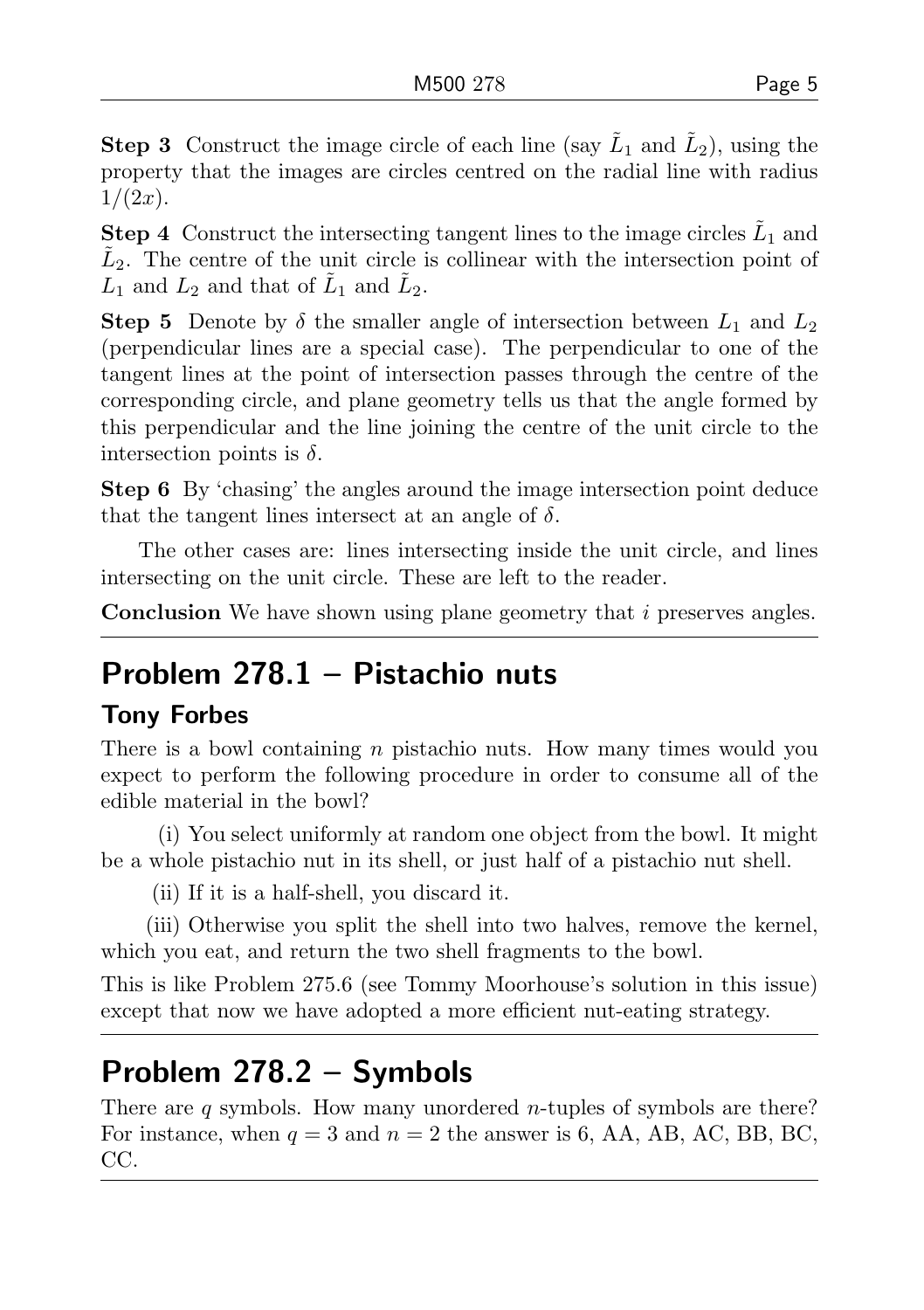# Problem 278.3 – Two circles and four lines Tony Forbes

Motivated by the diagram on page 4, which, perhaps without the big circle, must surely have been known to Archimedes, I offer the following interesting exercise involving no more than high-school geometry.

Suppose there are two distinct circles, with centres  $C_1$  and  $C_2$ , that intersect at points  $Q_1$  and  $Q_2$ . Let  $\delta = \angle C_1 Q_1 C_2 = \angle C_1 Q_2 C_2$ . Let P be a point on the line defined by  $Q_1$  and  $Q_2$ . For  $i, j = 1, 2$ , let  $L_{i,j}$  be the line that passes through P and is perpendicular to the line  $Q_iC_j$ . Show that for  $i = 1, 2$ , the lines  $L_{i,1}$  and  $L_{i,2}$  intersect at angle  $\delta$ .

Note that if  $Q_1$  and  $Q_2$  are not distinct, then  $\delta = 0$  and the four lines  $L_{i,j}$  degenerate into one, the common tangent to the circles at  $Q_1 = Q_2$ .

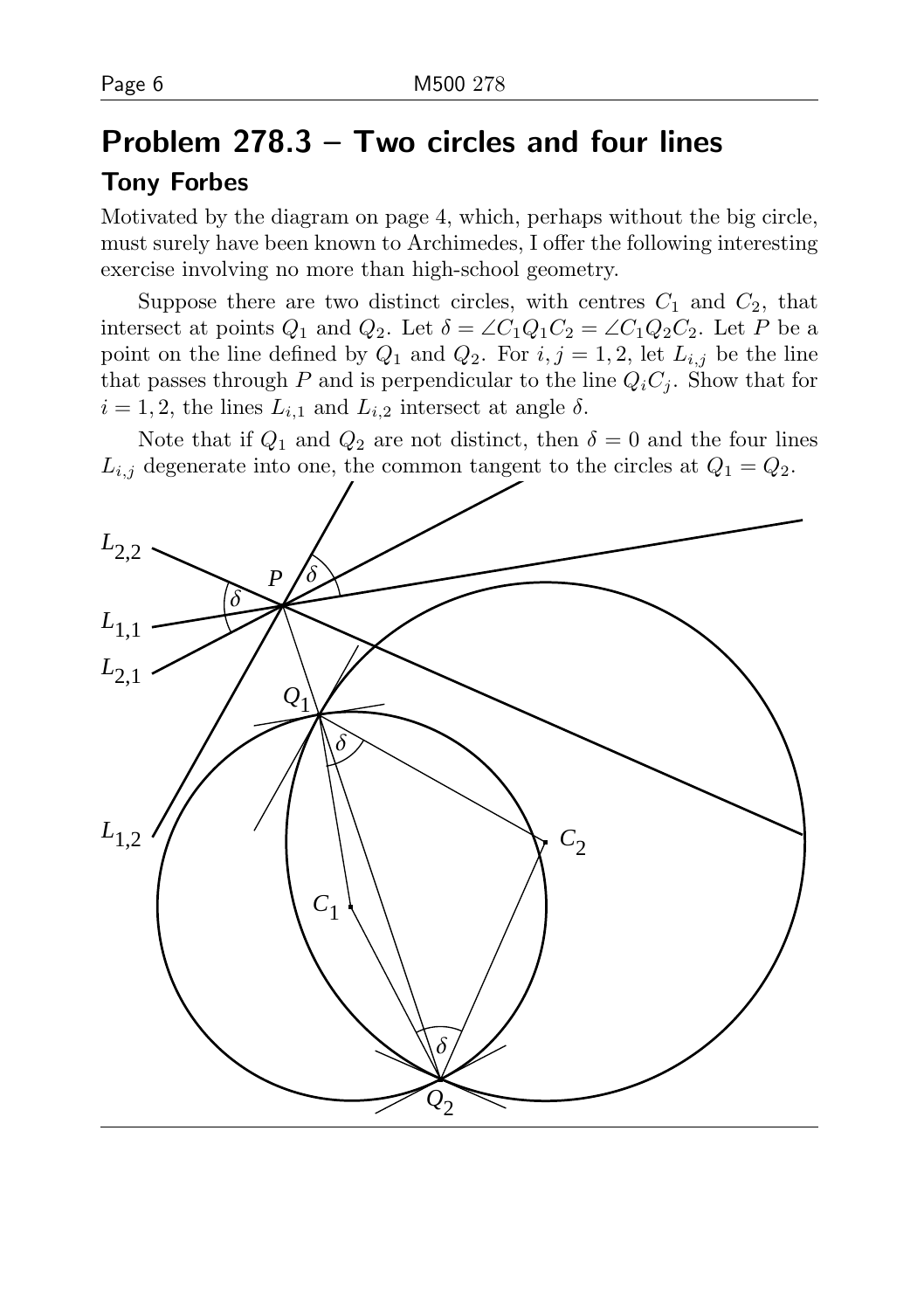# Equilateral triangles

#### Chris Pile

We answer the questions posed by Tommy Moorhouse in 'Equilateral triangles', M500 275, p. 22. In each of the three diagrams, below, the bordering square has side 1.

(i) Figure 1 clearly shows that the area of an equilateral triangle is equal to the shaded area and therefore is less than half the area of a square with the same side length.

(ii) If an equilateral triangle has area  $1/2$ , height p and side length  $2b$ , then  $p = b$ √  $\overline{3}$ ,  $pb = 1/2$  and therefore  $2b = \sqrt{2/2}$ √ 3. If the triangle is positioned as in Figure 2, then  $4b^2 = a^2 + 1$ , and hence  $a^2 = 2/\sqrt{3} - 1$ . The part of the triangle in the  $a \times 1$  rectangle is less than half the area. Therefore the part of the triangle in the  $(1-a) \times 1$  rectangle must be greater than half the area. So from the diagram (Figure 2) it is clear that the third vertex is outside the square.

(iii) With the equilateral triangle positioned as in Figure 3,  $p =$ √ uilateral triangle positioned as in Figure 3,  $p = \sqrt{2-b} = \sqrt{2-b}$ b √ (iii) with the equilateral triangle positioned as in Figure 5,  $p = \sqrt{2}-b =$ <br>3. Therefore  $b = \sqrt{2}/(1 + \sqrt{3})$  and  $p = \sqrt{6}/(1 + \sqrt{3})$ . Hence the area of  $\omega \sqrt{s}$ . Therefore  $\omega = \sqrt{2}/(1 + \sqrt{s})$  and<br>the triangle is  $pb = 2\sqrt{3} - 3 \approx 0.4641$ .

(iv) The smallest equilateral triangle with all three vertices touching the square must have side long enough to touch opposite sides; therefore the smallest is a unit equilateral triangle. From Figure 3, the area of the the smallest is a unit equilateral triangle. From Figure 3, the area of the triangle is  $pb = b^2\sqrt{3} = \sqrt{3}(1+a^2)/4$ , which reaches its minimum when  $a = 0$  and  $b = 1/2$ , as in Figure 1.

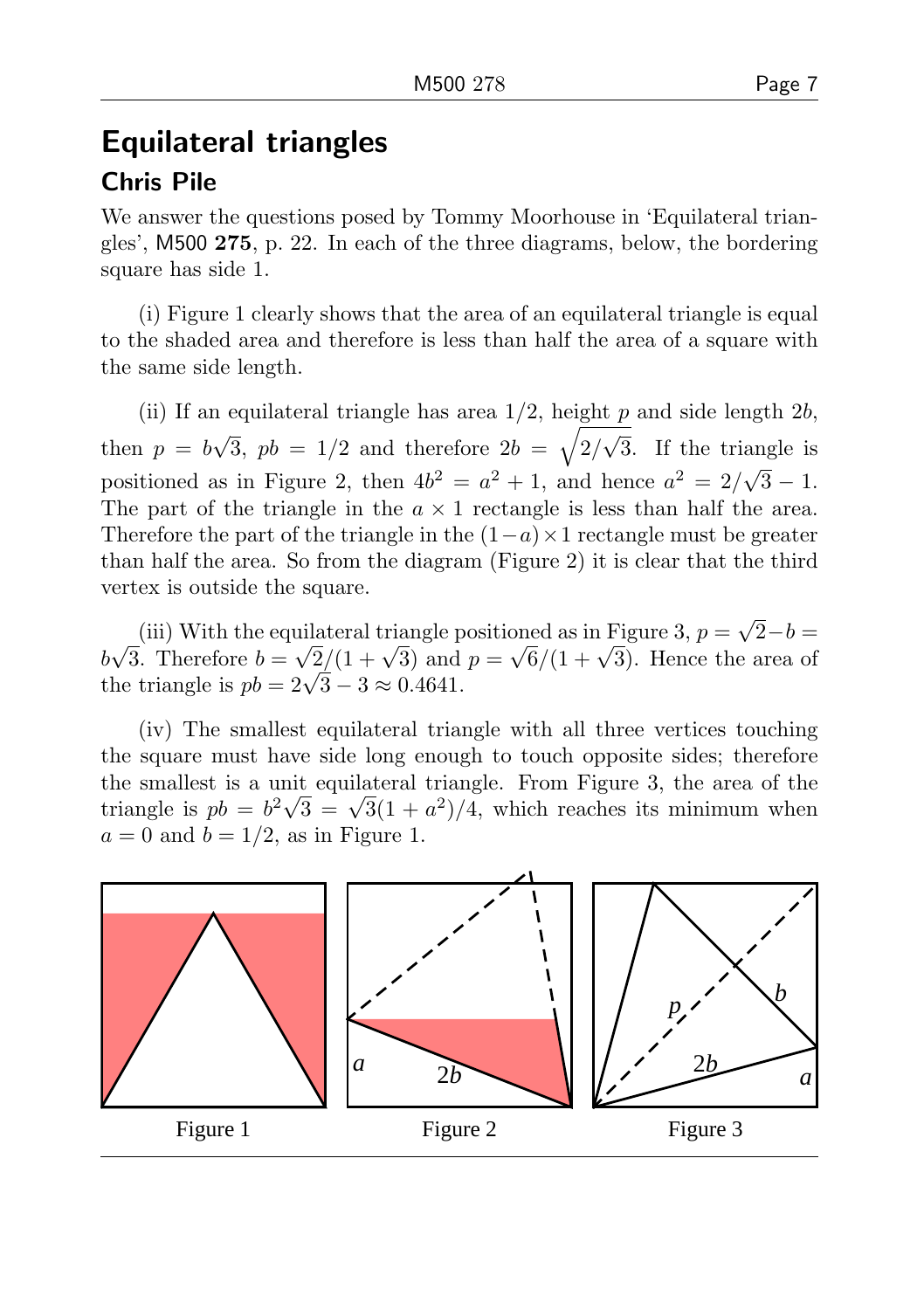# An interesting series Abdul Ahad

The series is a sum of reciprocal squares all the way to infinity that is dealt with in an alternating fashion: adding and subtracting consecutive terms in the ratio 2:1, respectively. The series was first stated by the author on the Math forum, [1], as follows: For  $n = 1$  to infinity, starting with 1 the next two consecutive terms of  $1/n^2$  are added, then the next term of  $1/n^2$ is subtracted, the following two consecutive terms of  $1/n^2$  are added, the subsequent term of  $1/n^2$  is subtracted, ..., repeating like that all the way to infinity. Thus

$$
S = 1 + \frac{1}{2^2} + \frac{1}{3^2} - \frac{1}{4^2} + \frac{1}{5^2} + \frac{1}{6^2} - \frac{1}{7^2} + \dots
$$
 (1)

The sum of reciprocal squares, as first stated and solved by Euler, [2], adds all terms and converges exactly to  $\pi^2/6$ . Hence, by algebraic manipulation, the sum of series (1) can be rewritten as a difference of the original sum of reciprocal squares and the new sum expressed as an exact result:

$$
S = \frac{\pi^2}{6} - 2 \sum_{n=1}^{\infty} \frac{1}{(3n+1)^2}.
$$
 (2)

By calculating the first 40 consecutive terms and plotting their cumulative sums on a graph it is clear that the series is convergent and that the limit exists.

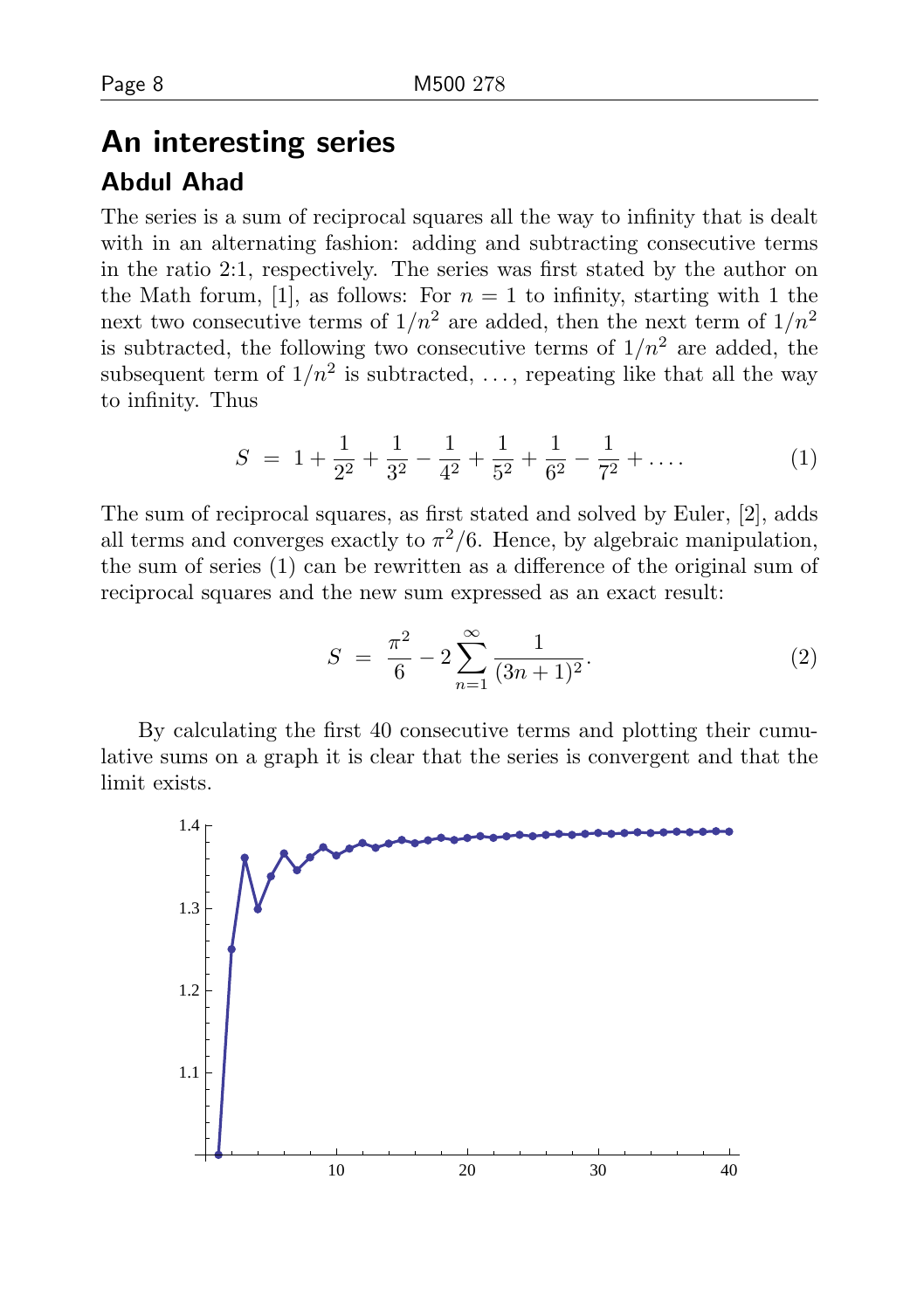We note that the sum appears to be tending to a limiting value of around 1.4. Convergence can also be proved analytically by using an appropriate test. The comparison test in particular is used as follows.

The first term in  $(2)$  is a constant, so all we need to prove is that the sum in the second term converges. This can be compared with a similar series:

$$
\sum_{n=1}^{\infty} \frac{1}{(3n+1)^2} < \sum_{n=1}^{\infty} \frac{1}{n^2}.\tag{3}
$$

Since  $\sum_{n=1}^{\infty}$  $n=1$ 1  $\frac{1}{n^2}$  converges absolutely the new series also converges absolutely.

Inputting the series into Wolfram Alpha, [3], the sum value (taken to infinity) is computed to be approximately  $1.4014680389755...$  This appears to be an irrational number by comparison to sums of other similar series. We note that the construct of the sum on the left of (3) bears a close resemblance to each of the following series that have been proved to have irrational sums related to  $\pi$ .

$$
\sum_{n=0}^{\infty} \frac{(-1)^n}{2n+1} = \frac{\pi}{4}, \quad \sum_{n=0}^{\infty} \frac{(-1)^n}{(2n+1)^3} = \frac{\pi^3}{32}, \quad \sum_{n=0}^{\infty} \frac{1}{(2n+1)^2} = \frac{\pi^2}{8}.
$$

#### References

[1] A. Ahad, Proofs of my new infinite alternating series, Google Groups, sci.math (April 10, 2017).

[2] A. Eremenko, How Euler found the sum of reciprocal squares (2013).

[3] Wolfram Alpha, https://www.wolframalpha.com/examples/Math.html.

## Problem 278.4 – Polynomial integration

(i) Find a polynomial  $Q(x, y)$  of degree 2 in x and y such that for any quadratic  $P(x)$ ,

$$
\int_{-1}^{1} P(x)Q(x,y) dx = P(y).
$$
 (1)

(ii) Find a polynomial  $Q(x, y)$  of degree 1 in x and y such that (1) holds for any linear function  $P(x)$ . Hint: Do (ii) first.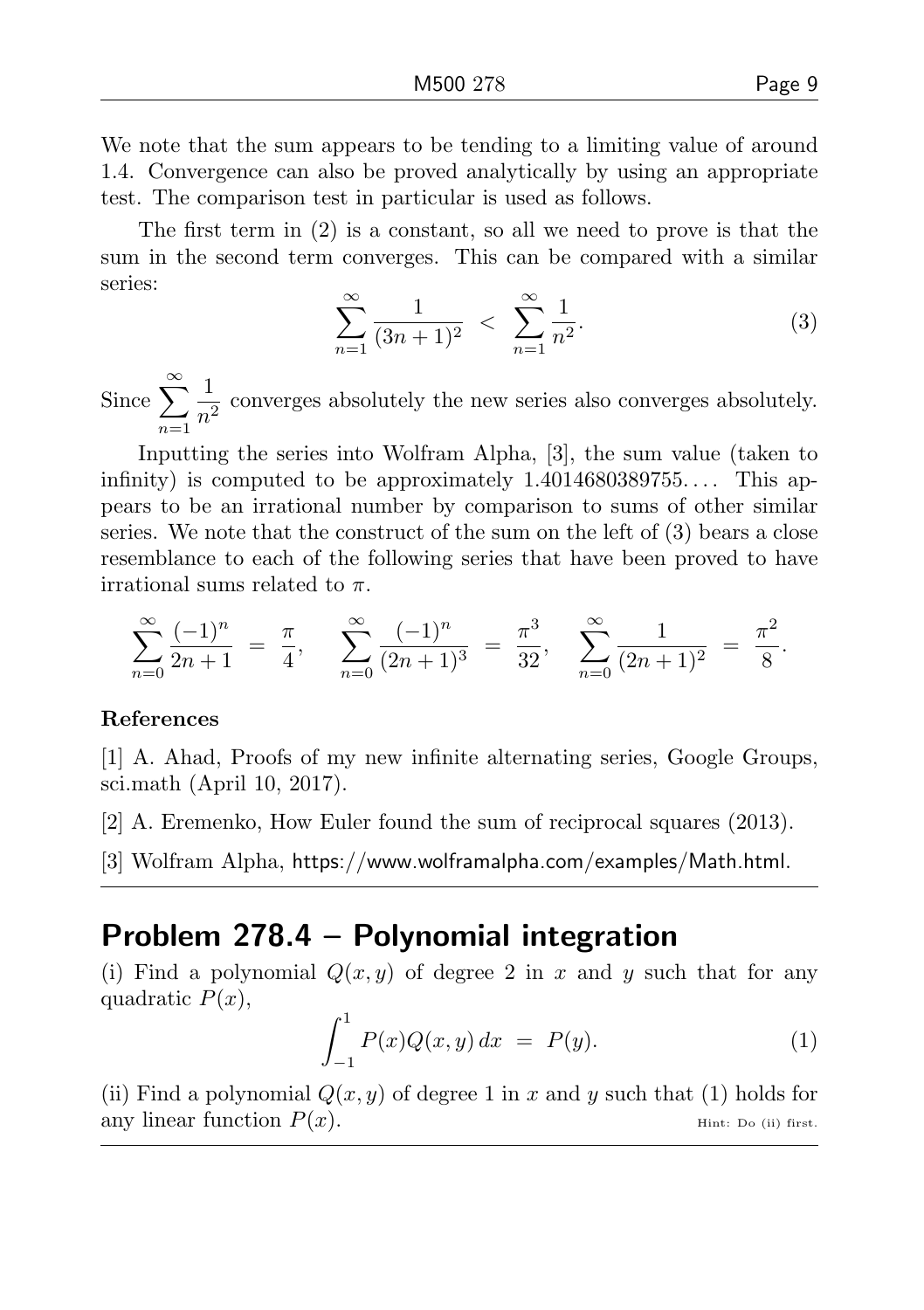# Solution 276.7 – Three primes

If p and  $p^2 + 8$  are both prime, prove that  $p^3 + 4$  is also prime.

#### Stuart Walmsley

The initial statement:  $p$  and  $p^2 + 8$  are both primes.

If  $p = 2$ , then  $p^2 + 8 (= 12)$  is not prime, therefore  $p = 2$  does not satisfy the initial statement.

If  $p = 3$ , then  $p^2 + 8 (= 17)$  is prime, therefore  $p = 3$  does satisfy the initial statement.

For all  $p > 3$ , p is either one greater than a multiple of 3 or one less than a multiple of 3:  $p = 3m \pm 1$ . Then

$$
p^2 + 8 = (3m \pm 1)^2 + 8 = 9m^2 \pm 6m + 1 + 8 = 3(3m^2 \pm 2m + 3).
$$

So  $p^2 + 8$  is a multiple of 3 and hence not a prime.

Therefore the initial statement, p and  $p^2 + 8$  are both primes, is only true if  $p = 3$ . For  $p = 3$ ,  $p^3 + 4 = 31$ , a prime. Therefore if p and  $p^2 + 8$  are both primes,  $p^3 + 4$  is also prime.

#### Ledger White

**Proof 1** Clearly  $p^2 + 8 = p^2 - 1 + 9$  and  $(p^2 - 1) = (p + 1)(p - 1)$  for all  $p \neq 3$ . If p is not divisible by 3, then  $p - 1$  or  $p + 1$  must be divisible by 3. Then  $p^2 - 1$  is divisible by 3 and so also  $p^2 - 1 + 9$ . Therefore  $p^2 + 8$  is never prime; it is always divisible by 3.

**Proof 2** Look at the squares of  $n$ :

| $\mathfrak n$                  |  |  | $0 \quad 1 \quad 2 \quad 3 \quad 4 \quad 5 \quad 6 \quad \ldots$ |  |  |
|--------------------------------|--|--|------------------------------------------------------------------|--|--|
| $n^2$ 0 1 4 9 16 25 36         |  |  |                                                                  |  |  |
| $n^2 - (n-1)^2$ 0 1 3 5 7 9 11 |  |  |                                                                  |  |  |

To find the square of n simply add the first n odd numbers. Reformat the series like this:

| $\boldsymbol{n}$                                                    |  |  |                                                                                     |  |  |
|---------------------------------------------------------------------|--|--|-------------------------------------------------------------------------------------|--|--|
| $n^2$                                                               |  |  | $1 \quad 4 \quad 9 \mid 16 \quad 25 \quad 36 \mid 49 \quad 64 \quad 81 \mid \ldots$ |  |  |
| difference $\begin{vmatrix} 1 & 3 & 5 \end{vmatrix}$ 7 9 11 19 21 3 |  |  |                                                                                     |  |  |

A gentle study of the reformatted table shows the following. The table continues in the same way for all  $n$ . In column 1 and column 2 all the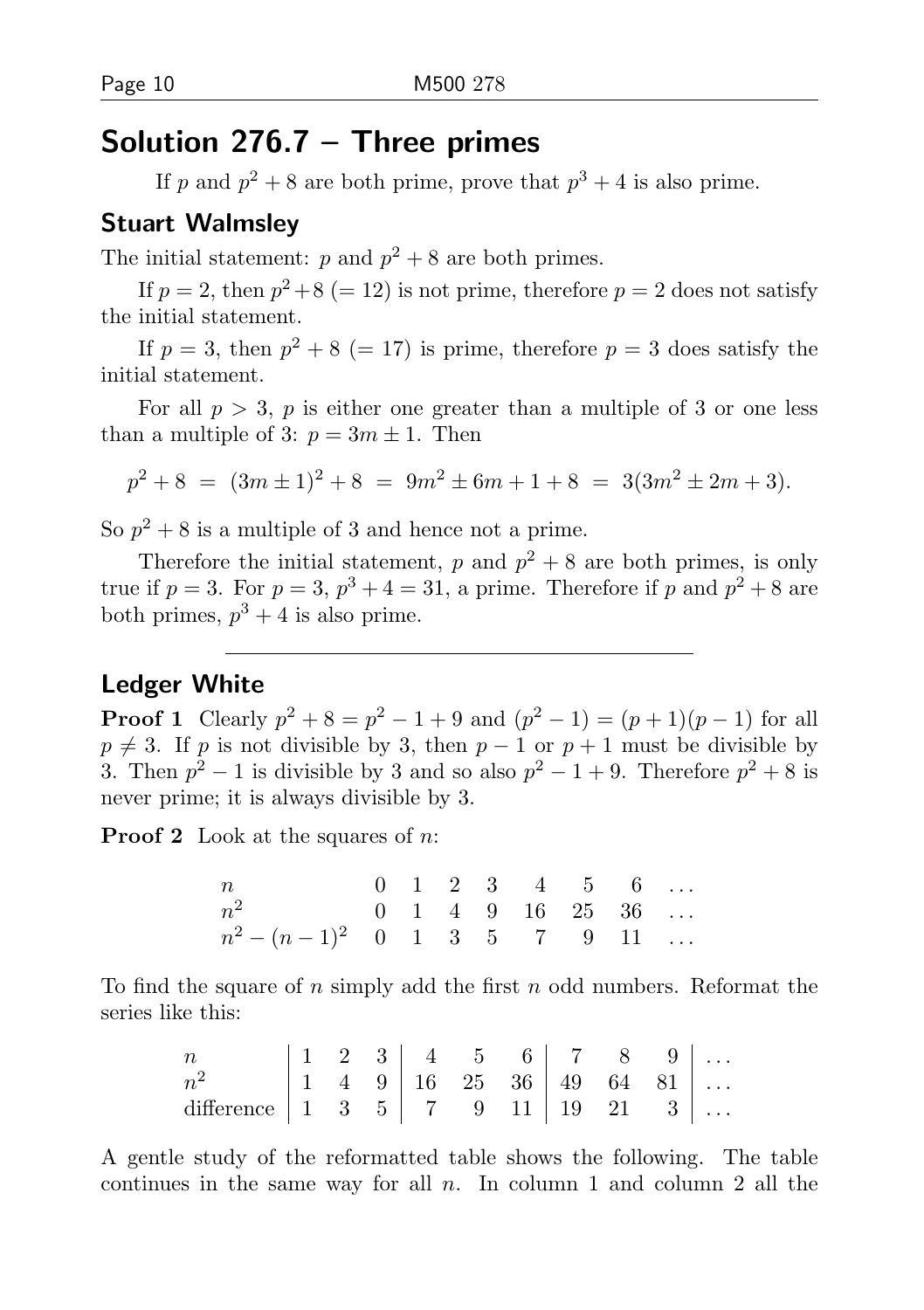squares have a remainder of 1 when divided by 3. Squares in column 3 are all multiples of 3. Therefore all squares are (a) multiples of 3 or (b) have a remainder of 1 when divided by 3. Adding 8 to those gives a number which is divisible by 3. The  $n$  in columns 1 and 2 include all primes other than 3. Therefore for all primes other than 3,  $p^2 + 8$  is never a prime; it is divisible by 3.

#### Tommy Moorhouse

The proof for M500 readers The strange thing about this problem is that it invites a search for a general solution. In fact this is a distraction. Consider the number  $p^2 + 8$ , which is prime by assumption. Reduce modulo 3, observing that for any  $p \neq 3$  we have  $p^2 \equiv 1 \pmod{3}$ :

$$
p^2 + 8 \equiv 0 \pmod{3}.
$$

This tells us at once that  $p = 3$ , and we find that  $p^3 + 8 = 31$  is indeed prime. By finding the only example we have proved the assertion.

The proof in everyday language Start by trying a simple experiment. Take any number, multiply this number by itself, and find the remainder when dividing by 3. For example  $47 \times 47 = 2209 = 3 \times 736 + 1$ . In fact if the number you start with is not divisible by 3 then the remainder is always 1. The proof is a matter of writing out the two possible cases: case one is that for which the number you start with leaves remainder 1 when divided by 3; in the second case it leaves remainder 2.

Now assume that the number p is prime, and form the number  $p^2 + 8$ . Dividing by 3 we find that we have a remainder from each term: 1 from  $p^2$ and 2 from 8 ( $8 = 3 \times 2 + 2$ ). These remainders can be added together to give another 3, so the sum  $p^2 + 8$  is a multiple of 3. But hold on! if  $p = 3$ (and only then) this argument fails, and  $p^2 + 8 = 17$  is indeed prime. In this case  $p^3 + 4 = 31$  is prime as well.

In the only case allowing  $p^2 + 8$  to be prime we have shown that  $p^3 + 4$ is also prime. Thus we are allowed to say we have proved the statement in general.

# Problem 278.5 – Tan-gled trigonometry William Bell

Find the general solution of the equation

 $\tan 9x - \tan 2x = \tan 9x \tan 6x \tan 3x + \tan 6x \tan 4x \tan 2x$ .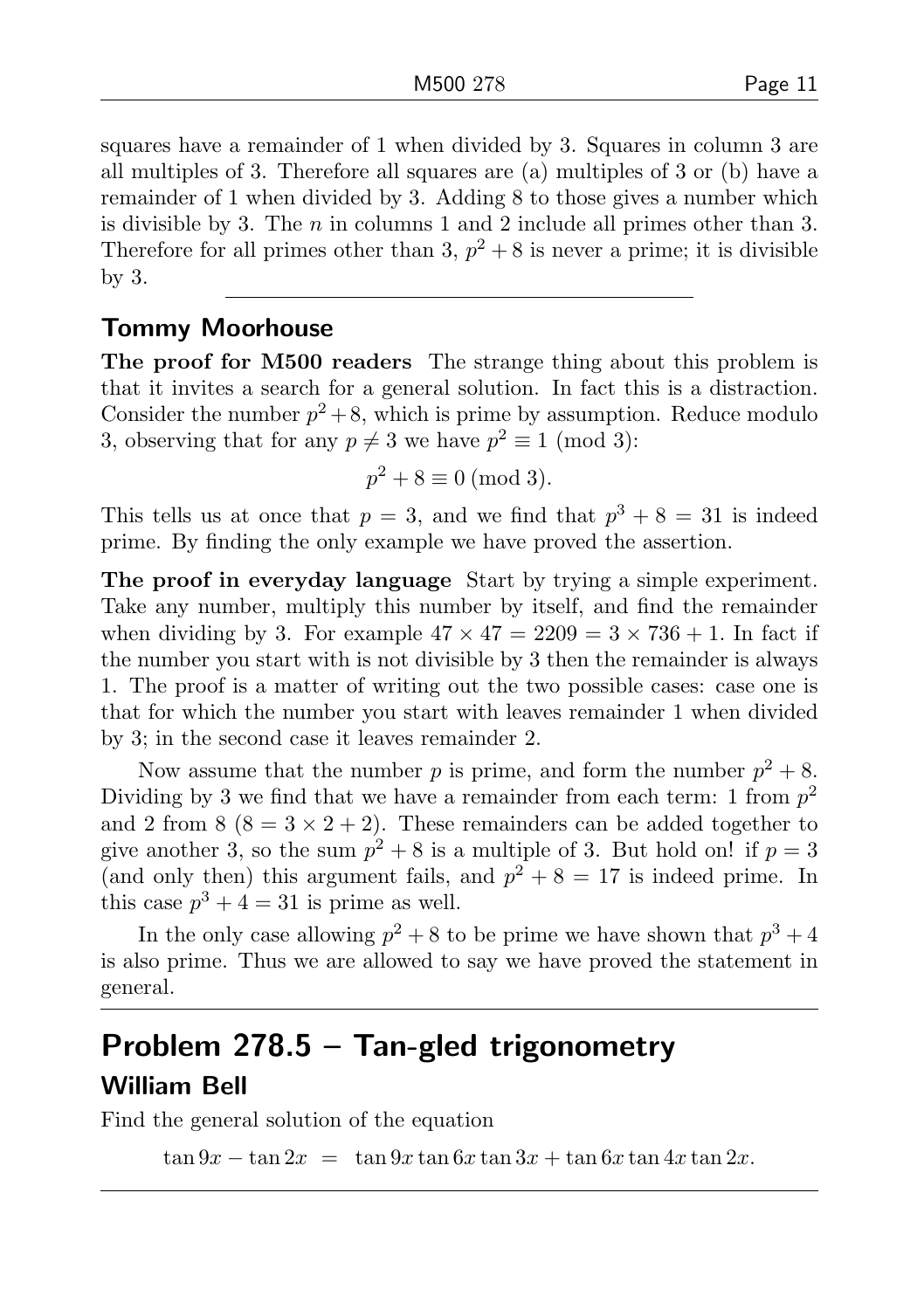# Solution 275.6 – Pistachio nuts

There is a bowl containing  $n$  pistachio nuts. How many times would you expect to perform the following procedure in order to consume all of the edible material in the bowl?

(i) You select uniformly at random one object from the bowl. It might be a whole pistachio nut in its shell, or it might be half of a pistachio nut shell.

(ii) If it is a half-shell, you just return it to the bowl.

(iii) Otherwise you split the shell into two halves, remove the kernel, which you eat, and return the two shell fragments to the bowl.

#### Tommy Moorhouse

An interesting point is how we quantify the idea of expectation here. One approach, the one taken below, is to say that if the probability of completing the task after N moves is greater than  $1/2$  we would expect, on average, to be successful after N moves. More sophisticated measures could be used.

Consider the simplest nontrivial case, that of two nuts in the bowl. The first nut is eaten (probability 1) and now there is one nut and two half shells. On the next try we might pick up a nut (probability  $1/3$ ) and finish, or pick a shell and be no better off (probability 2/3).

Continuing with this argument we conclude that the probability of finishing the nuts after  $k + 1$  'dips' is zero if  $k = 0$  and otherwise

$$
p(k+1) = \frac{1}{3} \left( 1 + \frac{2}{3} + \left(\frac{2}{3}\right)^2 + \dots + \left(\frac{2}{3}\right)^{k-1} \right)
$$

and we find that  $p(2) < 1/2$  but  $p(k + 1) \ge 5/9 > 1/2$  when  $k > 2$ , so that, most of the time, after three dips we will have eaten all the nuts.

The general case of  $n$  nuts in the bowl initially is more complicated. Let us denote the 'state' of the bowl with  $n-k$  nuts and  $2k$  shells as  $(n-k, 2k)$ . The probability of picking a nut is clearly  $(n - k)/(n + k)$ , after which the state will be  $(n - (k + 1), 2(k + 1))$ . The probability of picking a shell and staying in state  $(n - k, 2k)$  is  $2k/(n + k)$ .

To keep track of the probabilities involved we will work as follows. We know that  $p(k + 1) = 0$  if  $k + 1 < n$ , so we calculate below  $p(n)$ , the probability of eating all the nuts in  $n$  dips. A longer sequence of dips will generally be required, because we can get stuck in any of the earlier states, so we consider the total probability of eating all the nuts after  $N \geq n$  dips,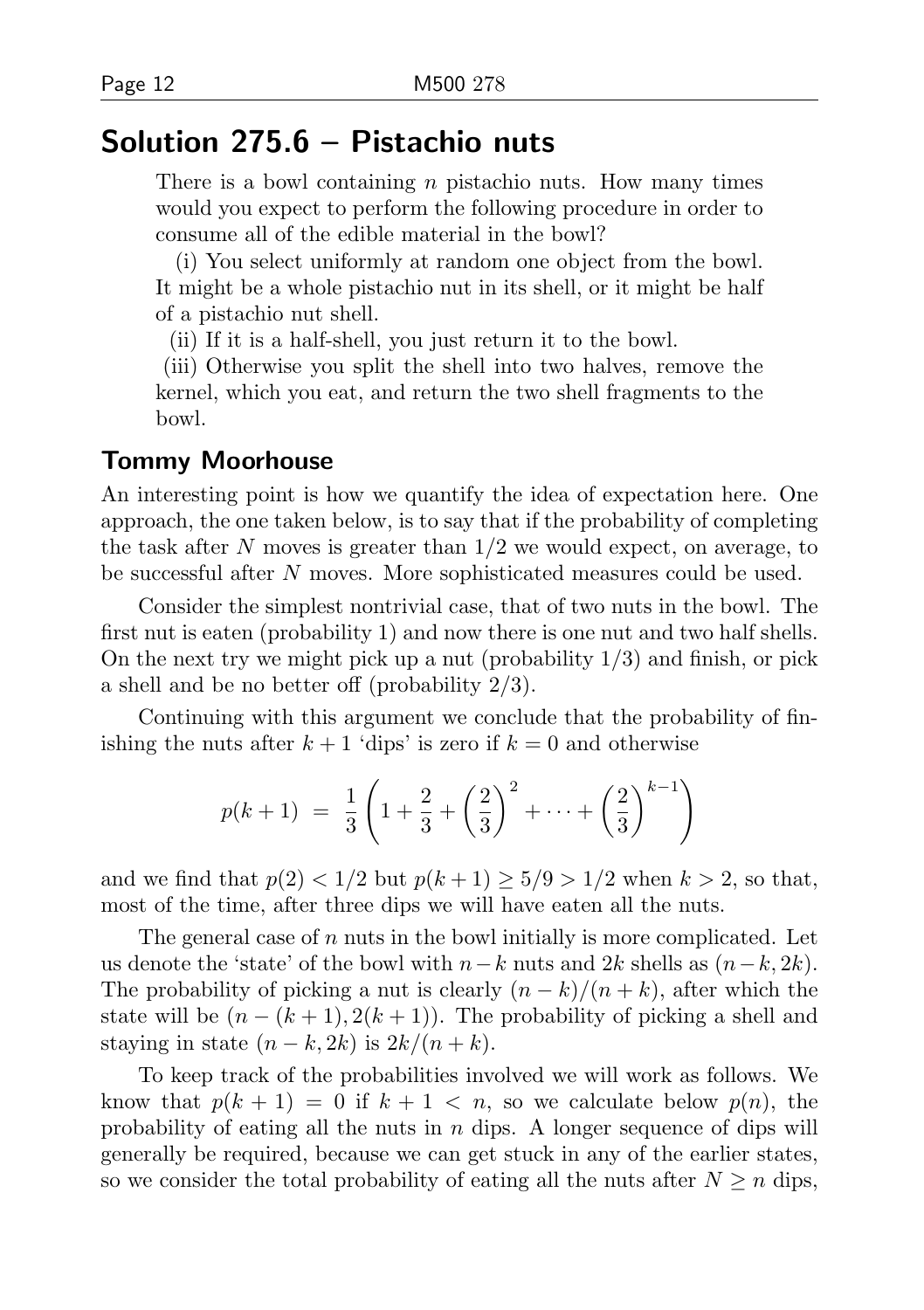We can think of a sequence of dips as a path through the states (try drawing a diagram consisting of dots representing the states and lines joining the dots to represent the act of selecting an item from the bowl to see how it works: then a loop starting and ending at the same state represents picking a half-shell). The total probability of eating all the nuts after N dips, or equivalently reaching the state  $(0, 2n)$  after N moves, is thus

$$
p(N) = \frac{1}{\binom{2n-1}{n}} P(N)
$$

where  $P(N)$  is a function we will now investigate and the factor in front of  $P(N)$  is the probability  $p(n)$  of going directly through all the states (i.e. eating all the nuts). This factor occurs for every successful path and can be extracted as above.

The function  $P(N)$  can be derived from the probabilities for getting stuck in a given state. Rather than try counting the number of possible paths a little trial convinces us that the function can be found from the coefficients of a rational function of a dummy variable  $x$ . Consider the functions

$$
f_k(x) = \frac{1}{1 - 2kx/(n+k)}.
$$

The expansion in  $x$  gives the probability of getting stuck in the  $k$ <sup>th</sup> state for m dips as the coefficient of  $x^m$ . Then the function  $\prod_{k=0}^{n-1} f_k(x)$  covers the whole set of probabilities of getting stuck in any set of states along the path. To extract the coefficients of  $x$  we use the operator

$$
F(x) \rightarrow \left[\frac{1}{k!} \frac{d^k F}{dx^k}\right]_{x=0}.
$$

Finally we have

$$
p(N) = \frac{1}{\binom{2n-1}{n}} \sum_{k=0}^{N-n} \frac{1}{k!} \left[ \frac{d^k}{dx^k} \prod_{m=0}^{n-1} \frac{1}{1 - 2mx/(n+m)} \right]_{x=0}
$$

Here the sum for  $N < n$  is zero. We now need to find the smallest value of N that gives  $p(N) > 1/2$ . This can be done on a case by case basis and is possibly a task for a computer or a keen reader. Starting with five nuts, sixteen dips will give a better than even chance of finishing the nuts, while seven nuts requires twenty six dips on average.

.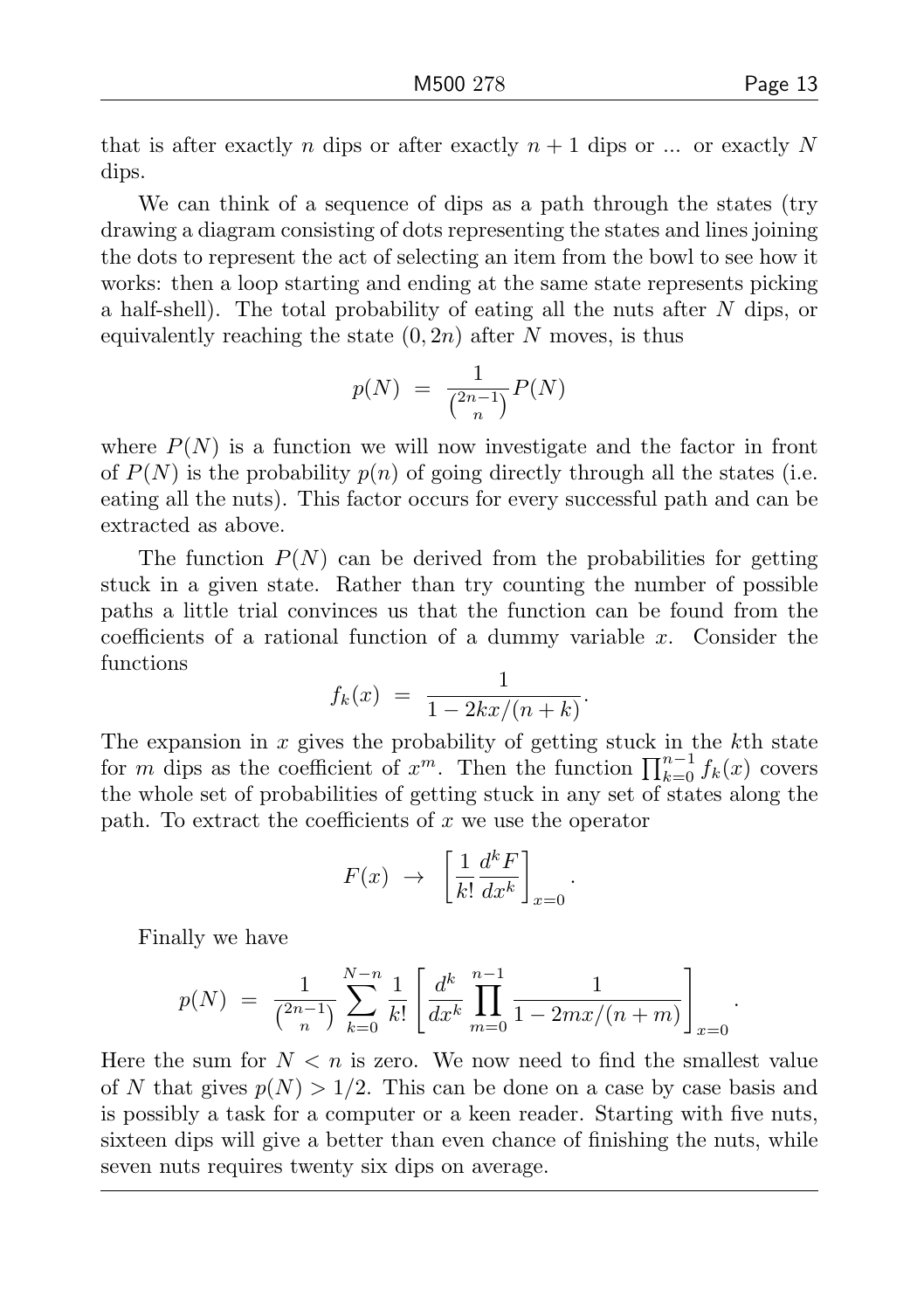# Problem 278.6 – Rugby conversions John Bull

A rugby pitch, defined as a rectangle ABCD, has goal lines AB and CD. Line  $CD$  has goal posts at  $E$  and  $F$ .

A player scores a try by touching the ball down at point  $X$ , outside the goal posts. To convert the try, he walks back from  $X$  towards  $AB$  along the line parallel to  $DA$  and stops at point  $G$ . He scores the conversion by kicking the ball between the goal posts. This will be easier when angle  $EGF$ is greatest.

How far should the player walk to see the largest angle EGF?



# Problem 278.7 – Two circles and an ellipse

What is the smallest area of an ellipse containing two unit circles?

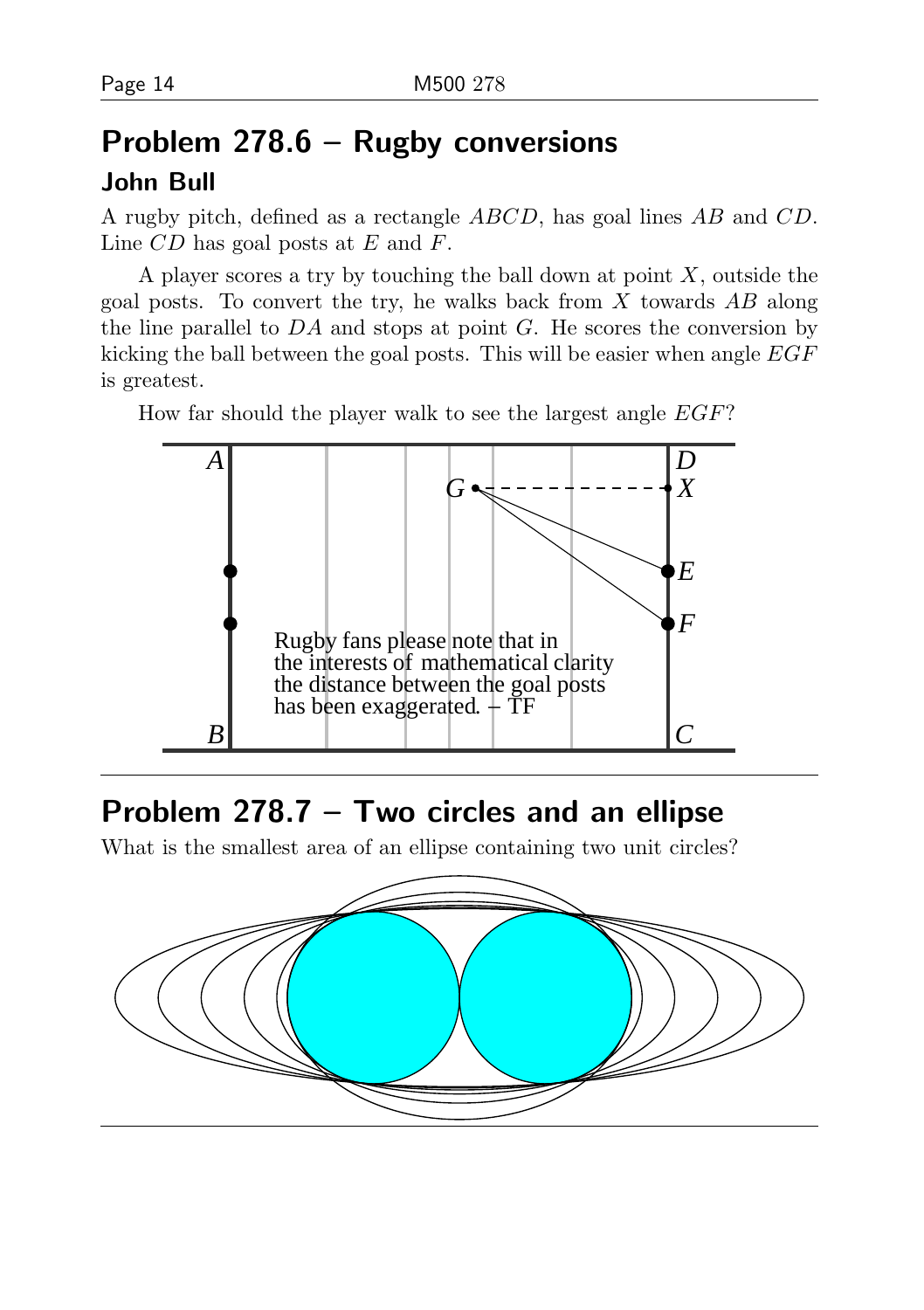# Solution 276.8 – Obdurate integral

Evaluate

$$
I = \int \frac{\sqrt{a^2 + b^2 \cos^2 x}}{\cos x} dx.
$$

#### Graham Lovegrove

Clearly

$$
I = \int \sqrt{a^2 \sec^2 x + b^2} \, dx.
$$

Put  $c^2 = a^2 + b^2$ . The two simple substitutions

$$
a^2 \sec^2 x + b^2 = t^2
$$
, and  $t = \frac{c(u + u^{-1})}{2}$ 

can be concatenated into one:

$$
\tan x = \frac{c(u - u^{-1})}{2a}, \quad \frac{dx}{du} = \frac{c(u + u^{-1})}{2au \sec^2 x}.
$$

It will be convenient to abbreviate  $(u + u^{-1})$  to v in the following manipulation. So

$$
\frac{dx}{du} = \frac{2acv}{u(c^2v^2 - 4b^2)}.
$$

With this substitution, the integral becomes

$$
I = a \int \frac{c^2 v^2}{u(c^2 v^2 - 4b^2)} du = a \int \frac{1}{u} \left[ 1 + \frac{4b^2}{c^2 v^2 - 4b^2} \right] du
$$
  
\n
$$
= a \ln(u) + a \int \frac{4b^2 du}{u(c^2 v^2 - 4b^2)}
$$
  
\n
$$
= a \ln(u) + ab \int \left[ \frac{1}{u(cv - 2b)} - \frac{1}{u(cv + 2b)} \right] du
$$
  
\n
$$
= a \ln(u) + ab \int \left[ \frac{1}{cu^2 - 2bu + c} - \frac{1}{cu^2 + 2bu + c} \right] du
$$
  
\n
$$
= a \ln(u) + b \arctan \left[ \frac{cu - b}{a} \right] - b \arctan \left[ \frac{cu + b}{a} \right],
$$

which can then be written in terms of  $x$  by substituting

$$
u = \frac{a \tan x + \sqrt{a^2 \sec^2 x + b^2}}{c}
$$

.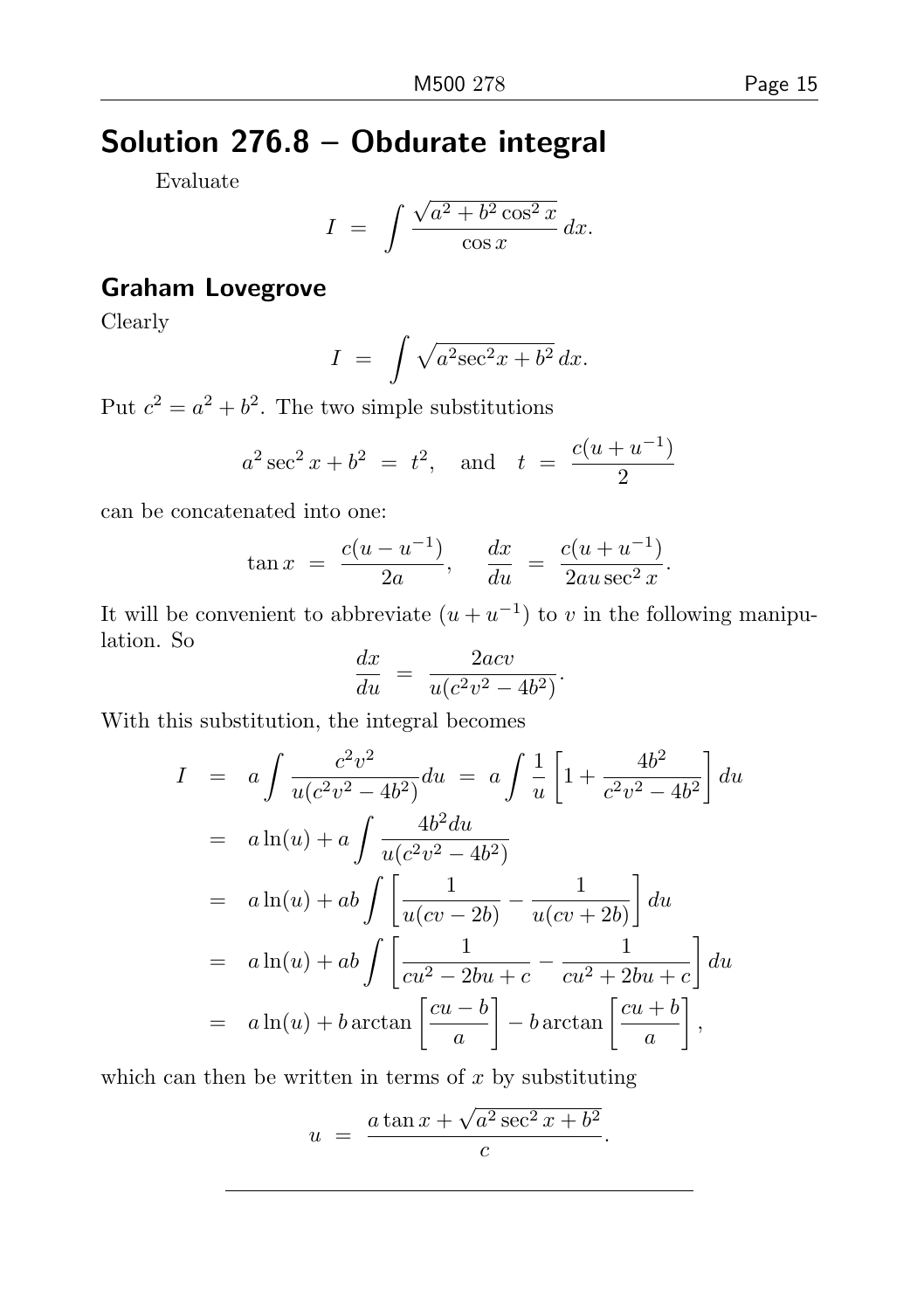#### Richard Gould

To integrate

$$
I = \int \frac{\sqrt{a^2 + b^2 \cos^2 x}}{\cos x} dx,
$$

proceed as follows, starting with the substitution  $u = b \sin x$ :

$$
I = b \int \frac{\sqrt{a^2 + b^2 - u^2}}{b^2 - u^2} du = b \int \frac{a^2 + b^2 - u^2}{(b^2 - u^2)\sqrt{a^2 + b^2 - u^2}} du
$$
  
=  $a^2 b \int \frac{du}{(b^2 - u^2)\sqrt{a^2 + b^2 - u^2}} + b \int \frac{du}{\sqrt{a^2 + b^2 - u^2}}.$ 

Now use

$$
\frac{b}{b^2 - u^2} = \frac{1}{2} \left( \frac{1}{b + u} + \frac{1}{b - u} \right)
$$

to give

$$
I = \frac{a^2}{2} \int \frac{du}{(b+u)\sqrt{a^2+b^2-u^2}} + \frac{a^2}{2} \int \frac{du}{(b-u)\sqrt{a^2+b^2-u^2}} + b \int \frac{du}{\sqrt{a^2+b^2-u^2}} = I_1 + I_2 + I_3.
$$

For  $I_1$ , let  $v = 1/(b + u)$ . Then  $u = 1/v - b$  and  $du = -dv/v^2$ .

$$
I_1 = \frac{a^2}{2} \int \frac{-dv/v}{\sqrt{a^2 + b^2 - 1/v^2 + 2b/v - b^2}}
$$
  
\n
$$
= -\frac{a^2}{2} \int \frac{dv}{\sqrt{a^2v^2 + 2bv - 1}}
$$
  
\n
$$
= -\frac{a}{2} \int \frac{dv}{\sqrt{v^2 + 2bv/a^2 - 1/a^2}}
$$
  
\n
$$
= -\frac{a}{2} \int \frac{dv}{\sqrt{(v + b/a^2)^2 - (a^2 + b^2)/a^4}}.
$$
\n(1)

Now use the standard integral

$$
\int \frac{dv}{\sqrt{(v+\alpha)^2 - \beta^2}} = \arccosh\left(\frac{v+\alpha}{\beta}\right) = \ln\left|\frac{v+\alpha+\sqrt{(v+\alpha)^2 - \beta^2}}{\beta}\right|
$$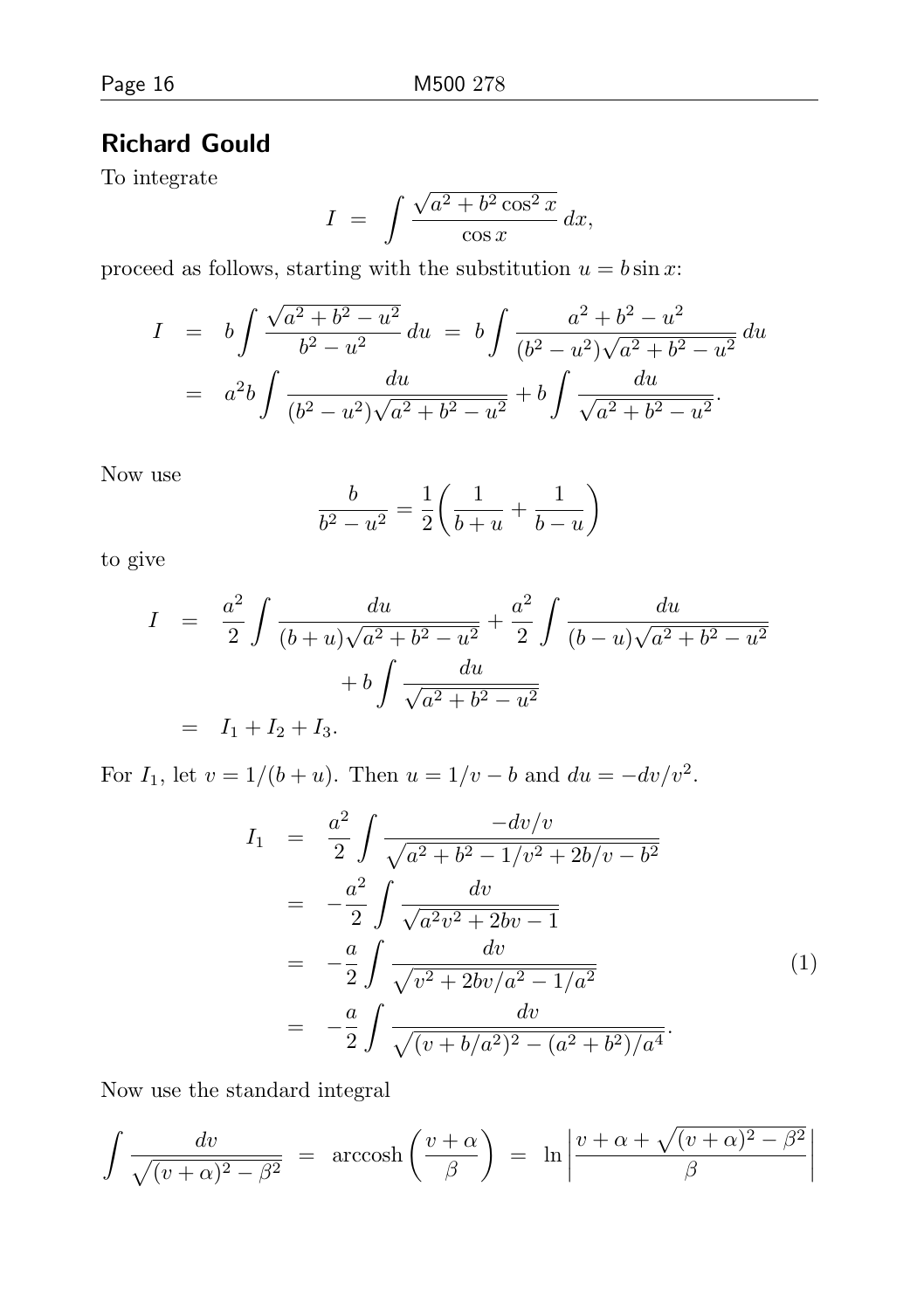with

$$
v + \alpha = v + \frac{b}{a^2} = \frac{1}{b+u} + \frac{b}{a^2} = \frac{a^2 + b^2 + bu}{a^2(b+u)}
$$

and

$$
\sqrt{(v+\alpha)^2 - \beta^2} = \sqrt{\frac{1}{(b+u)^2} + \frac{2b}{a^2(b+u)} - \frac{1}{a^2}} = \frac{\sqrt{a^2 + b^2 - u^2}}{a(b+u)}
$$

 $(from (1))$  to give

$$
I_1 = -\frac{a}{2} \ln \left| \frac{a^2 + b^2 + bu + a\sqrt{a^2 + b^2 - u^2}}{a^2(b+u)} \times \frac{1}{\beta} \right|.
$$

Similarly

$$
I_2 = \frac{a}{2} \ln \left| \frac{a^2 + b^2 - bu + a\sqrt{a^2 + b^2 - u^2}}{a^2(b - u)} \times \frac{1}{\beta} \right|.
$$

 .

Setting  $z =$ √  $a^2 + b^2 - u^2$  gives  $I_1 + I_2 = \frac{a}{2}$  $rac{a}{2} \ln \Bigg|$  $(b+u)(a^2+b^2-bu+az)$  $(b - u)(a^2 + b^2 + bu + az)$ 

Which reduces to

$$
I_1 + I_2 = \frac{a}{2} \ln \left| \frac{bz^2 + a(b+u)z + a^2u}{bz^2 + a(b-u)z - a^2u} \right| = \frac{a}{2} \ln \left| \frac{(bz + au)(z + a)}{(bz - au)(z + a)} \right|
$$
  
=  $\frac{a}{2} \ln \left| \frac{b\sqrt{a^2 + b^2 - u^2} + au}{b\sqrt{a^2 + b^2 - u^2} - au} \right|$   $(z \neq -a)$   
=  $\frac{a}{2} \ln \left| \frac{\sqrt{a^2 + b^2 \cos^2 x} + a \sin x}{\sqrt{a^2 + b^2 \cos^2 x} - a \sin x} \right|$ .

The third,  $I_3$ , is a standard integral giving

$$
I_3 = b \arcsin\left(\frac{u}{\sqrt{a^2 + b^2}}\right) = b \arcsin\left(\frac{b \sin x}{\sqrt{a^2 + b^2}}\right),
$$

and

$$
I = b \arcsin\left(\frac{b \sin x}{\sqrt{a^2 + b^2}}\right) + \frac{a}{2} \ln \left| \frac{\sqrt{a^2 + b^2 \cos^2 x} + a \sin x}{\sqrt{a^2 + b^2 \cos^2 x} - a \sin x} \right|.
$$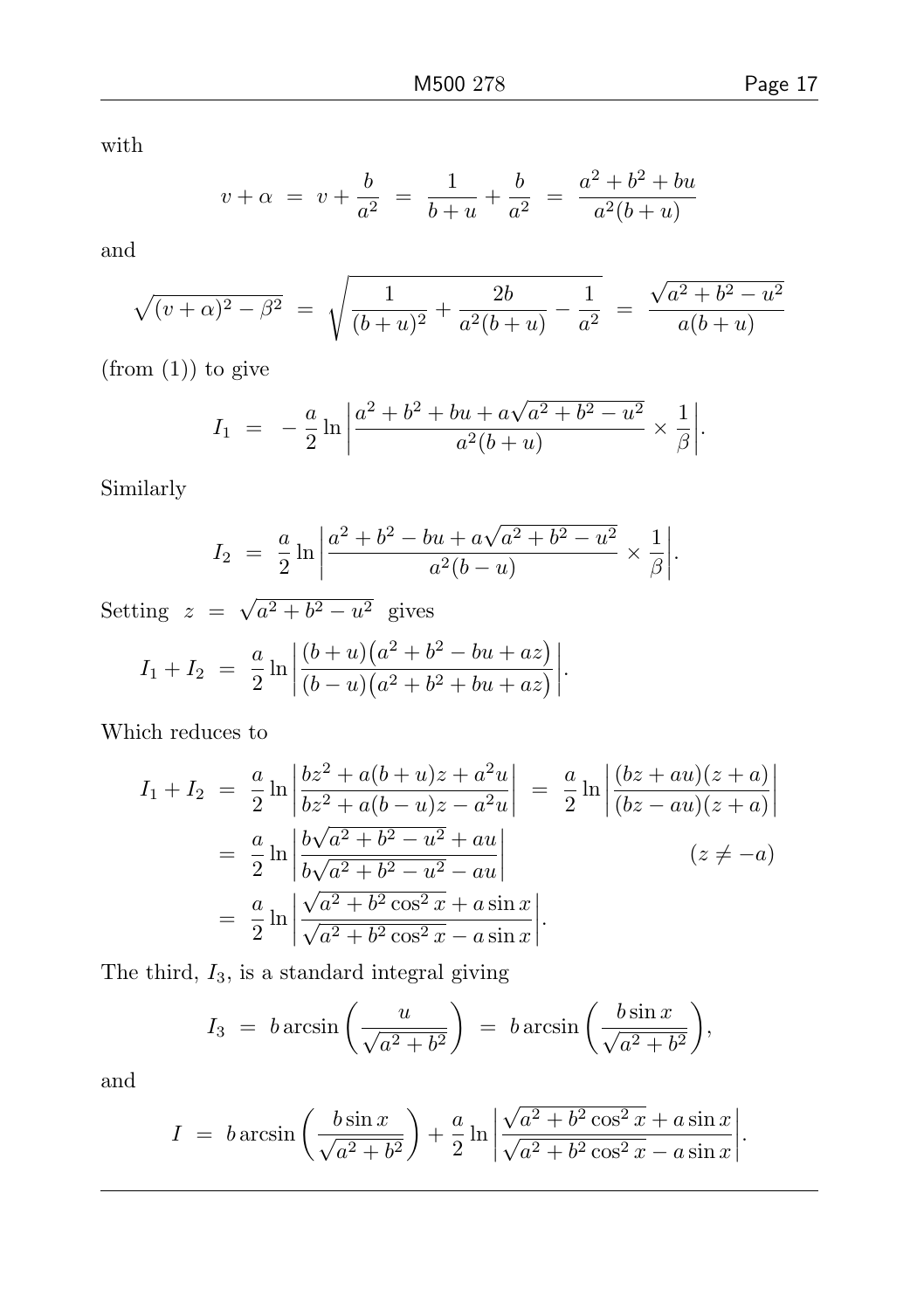### Solution 276.4 – Symmetric binary matrix

Let **B** be a symmetric  $\{0, 1\}$  matrix with diagonal elements **d**. Show that  $Bx \equiv d \pmod{2}$  is solvable for x, or find a counterexample.

#### Tony Forbes

If **B** is non-singular (mod 2), then  $\mathbf{x} \equiv \mathbf{B}^{-1}\mathbf{d}$  (mod 2) and there is nothing more to say. So we need only consider singular (mod 2) B; however, I cannot immediately see how that helps. The problem is actually well known (to everyone except me) and the following is based on a neat solution attributed to Noga Alon. Thanks to Robin Whitty for my enlightenment.

We attempt to solve

$$
\mathbf{Bx} \equiv \mathbf{d} \pmod{2} \tag{1}
$$

by reducing the augmented matrix  $[\mathbf{B} \mathbf{d}]$  to row echelon form modulo 2 by repeated use of the operation of adding one row to another row (mod 2).

If you have done any linear algebra, you might recall that a  $\{0, 1\}$  matrix is in row echelon form when (i) treating them as binary numbers, the rows are sorted into non-increasing order, and (ii) if a row has a 1 in it, then all entries below the leading 1 are zero. To illustrate this important concept we show a typical augmented binary symmetric matrix on the left, below, and a row echelon form on the right. Here you would begin by adding row 1 to rows 2, 5 and 6, then swap rows 2 and 3, add row 2 to rows 5, 6 and 7, add row 3 to rows 4, 5, 6, 7, 8 and 14, add row 4 to rows 6, 7, 9 and 13, add row 5 to rows 7, 8, 10 and 14, swap rows 6 and 13, add row 6 to row 14, swap rows 7 and 14, swap rows 8 and  $11, \ldots$ , you get the idea.

|                        | 110011000000000000001  |
|------------------------|------------------------|
| 111000100000000000001  | 011100010000010000001  |
| 011100010000010000001  | 0010111000000000000000 |
|                        |                        |
| 001110001000100000001  | 000101101000100000001  |
| 100110000100000000001  | 000010110100010000001  |
| 100001011000000000001  | 000001101001010001000  |
| 010000101100000000001  | 000000111101111001100  |
| 001001010100000000001  | 000000000011001100001  |
| 000101101000000000001  | 000000000001010100010  |
| 000010110100000000001  | 000000000000101110000  |
| 000000000011001100001  | 000000000000010000000  |
| 000000000011100010001  | 000000000000001110000  |
| 000100000001110001001  | 000000000000000110101  |
| 001000000000111000101  | 000000000000000011110  |
| 000000000010011000011  |                        |
|                        |                        |
| 000000000010000101101  |                        |
| 000000000001000010111  | 0000000000000000000000 |
| 000000000000100101011  |                        |
| 000000000000010110101  |                        |
| 1000000000000001011011 |                        |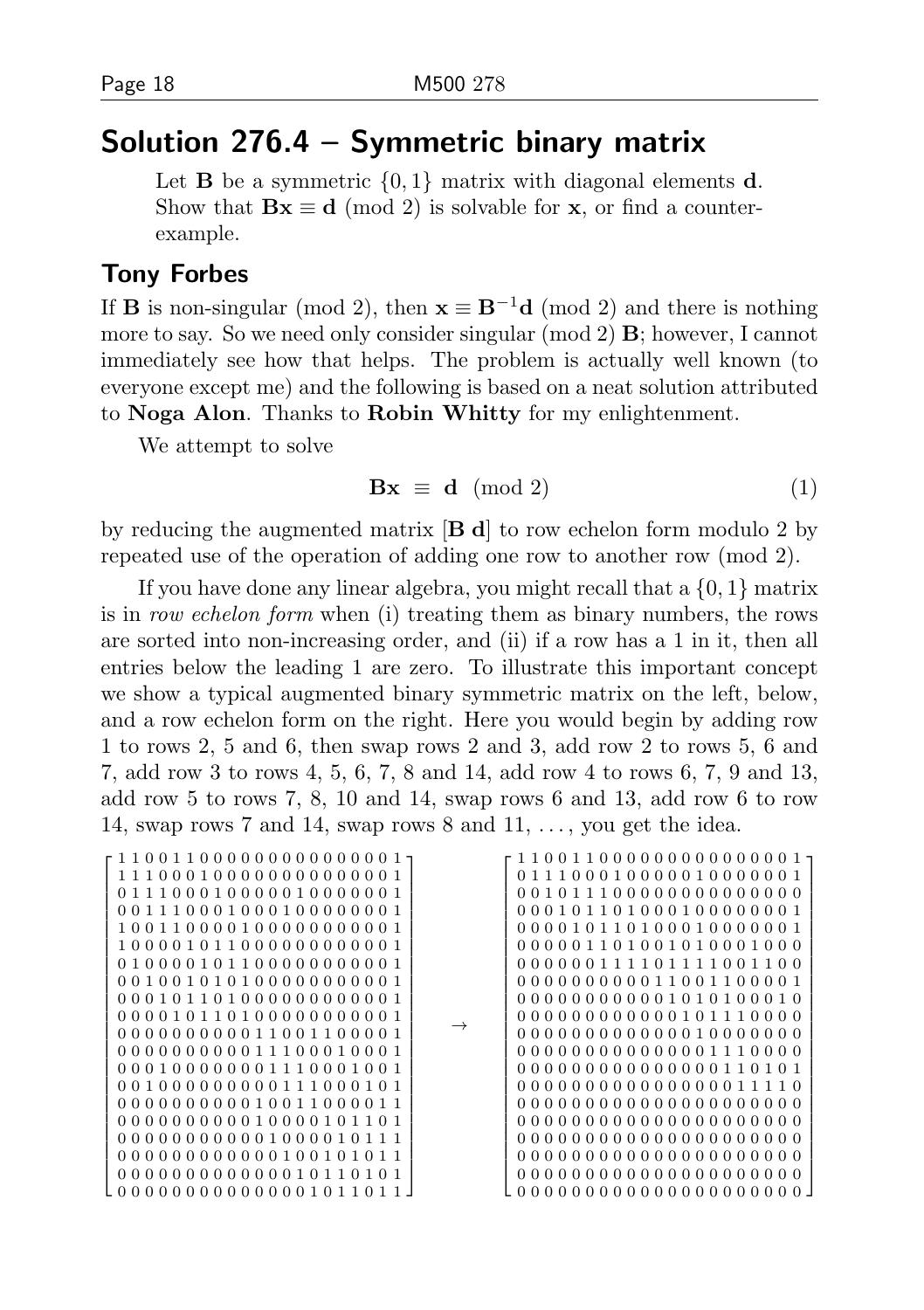Observe that (i) a row echelon form obtained in this manner is not necessarily unique (in our example we could have begun by swapping rows 1 and 2), (ii) each row of a row echelon form is a linear combination of rows of the original matrix, and (iii) we haven't really introduced a new operation to swap rows a and b, you add row a to row b, then row b to row a, then row a to row b.

We now return to the original problem. The only way  $(1)$  can fail to have a solution is if a row echelon form of  $[\mathbf{B} \mathbf{d}]$  contains the row  $[0 \ 0 \ \dots \ 0 \ 1]$ . We therefore want to show that this cannot happen. So let us suppose that it does. Then there is a vector z such that

$$
\mathbf{z}^{\mathrm{T}}[\mathbf{B} \; \mathbf{d}] \; \equiv \; [0 \; 0 \; \dots \; 0 \; 1] \; \; (\text{mod } 2).
$$

Therefore

 $\mathbf{z}^{\mathrm{T}}\mathbf{B} \equiv [0 \ 0 \ \dots \ 0]$  and  $\mathbf{z}^{\mathrm{T}}\mathbf{d} \equiv 1 \pmod{2}$ .

On the other hand,

$$
\mathbf{z}^{\mathrm{T}} \mathbf{B} \mathbf{z} = \sum_{i,j} z_i B_{i,j} z_j = \sum_i z_i B_{i,i} z_i + \sum_{i < j} z_i B_{i,j} z_j + \sum_{i > j} z_i B_{i,j} z_j
$$
\n
$$
= \sum_i z_i B_{i,i} z_i + \sum_{i < j} z_i B_{i,j} z_j + \sum_{i < j} z_i B_{i,j} z_j \tag{2}
$$
\n
$$
\equiv \sum_i B_{i,i} z_i^2 \equiv \sum_i B_{i,i} z_i \equiv \mathbf{z}^{\mathrm{T}} \mathbf{d} \equiv 1 \pmod{2},
$$

where to get  $(2)$  we have used the fact that **B** is symmetric. Hence

$$
\mathbf{z}^{\mathrm{T}}\mathbf{B} \ \not\equiv \ [0 \ 0 \ \dots \ 0] \ \ (\mathrm{mod} \ 2),
$$

a contradiction.

Incidentally, we appear to have solved Problem 276.5 – Put that light out! Suppose there are n lamps, let **I** be the  $n \times n$  identity matrix and let A be the adjacency matrix of the graph G representing the arrangement of the switches. Thus  $\mathbf{A}_{i,j} = 1$  if  $\{i,j\}$  is an edge of G,  $\mathbf{A}_{i,j} = 0$  otherwise. Then Problem 276.5 is equivalent to showing that

$$
(\mathbf{A} + \mathbf{I})\mathbf{x} = [1 \ 1 \ \dots \ 1]^{\mathrm{T}}
$$
\n(3)

always has a solution. And when you have solved (3) you operate the switches indicated by the vector x.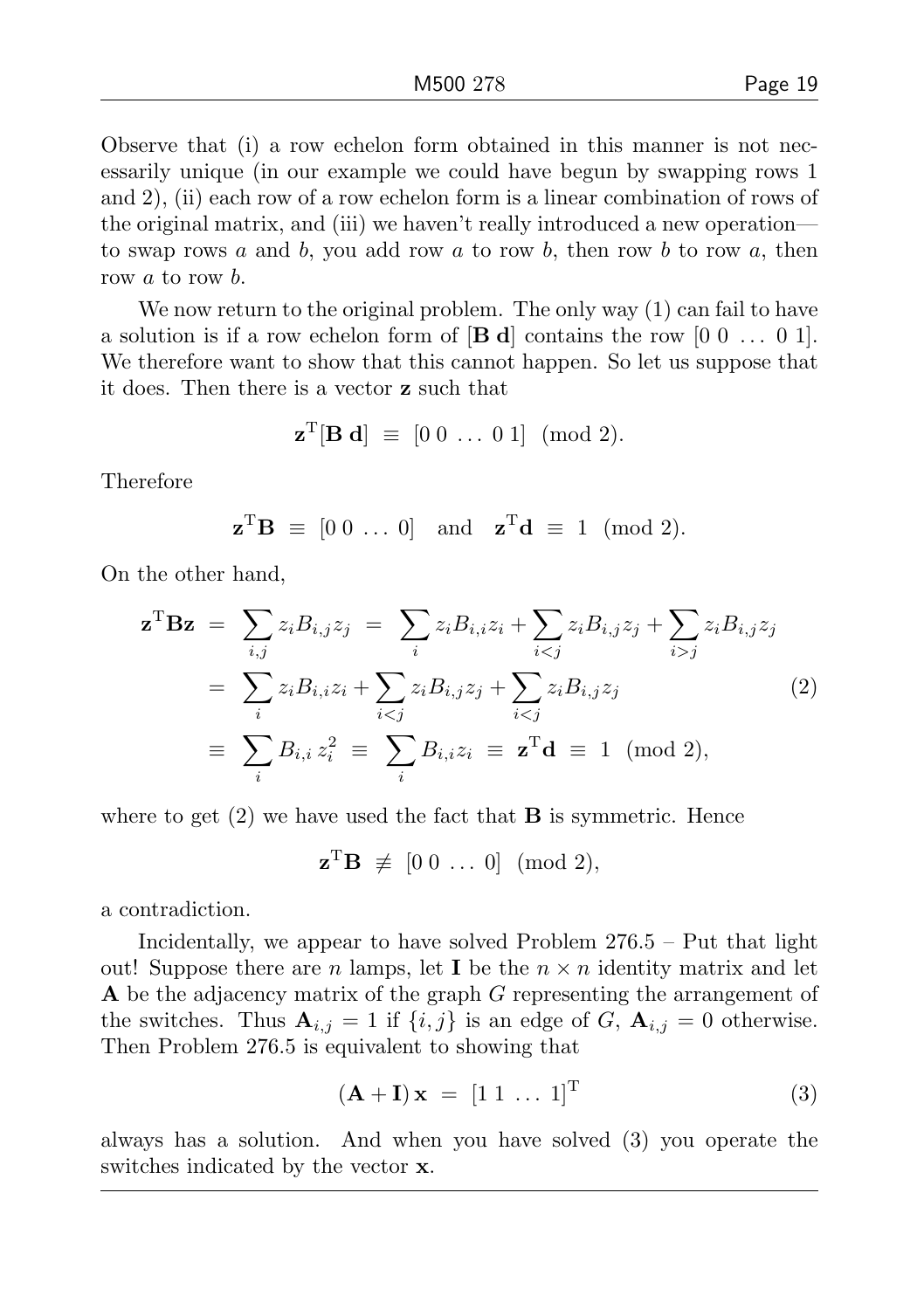# Solution 276.5 – Put that light out!

An illumination facility is based on a simple graph  $G$  with  $n$ vertices. With each vertex  $v$  of  $G$  we associate a lamp and a push-button switch. When the switch at  $v$  is operated the lamps at  $v$  and all the neighbours of  $v$  change their states, on to off, off to on. The picture shows a typical graph with 20 vertices after switches 1, 4, 9 and 16 have been operated. Prove that, whatever the graph, if all the lights are initially on, there is a set of vertices such that pushing their buttons will turn all the lights off.



#### Graham Lovegrove

To shorten the explanation, we shall refer to a combination of key presses that toggles all the lights in a chosen subgraph as a keying of that subgraph. The proof is by induction. The proposition is easily checked to be true for all graphs of order  $n = 1, 2, 3$ .

First of all let  $n$  be even, and assume that the proposition is true for all graphs of order  $n-1$ . Then for each subgraph of  $n-1$  vertices, there is a keying that turns all the lights off. If for one of these subgraphs, the keying also turns off the remaining vertex, we are done. So assume none of the keyings turns off the light of any remaining vertex. Perform all the keyings in turn. Since each vertex is toggled an odd number of times, every light in the graph will be turned off.

Now consider the case of  $n$  odd, and again assume that there is a keying to toggle every subgraph of  $n-1$  lights. Once again we can assume that none of the keyings that toggle  $n-1$  lights toggles the remaining light. Since the number of vertices is odd, there exists a vertex  $v$  of even degree, say 2m, since as is well known the sum of the degrees of any graph is equal to twice the number of edges. Consider the  $2m + 1$  keyings for the subgraphs that exclude in turn  $v$  and each of the vertices in its neighbourhood. Apply all of these keyings. Since  $2m + 1$  is odd, all of the remaining lights are toggled off. However, the lights for vertex  $v$  and its  $2m$  neighbours remain on, since each is toggled only  $2m$  times. Now push the button on v to turn off its own light and the lights of all its neighbours, and we are done.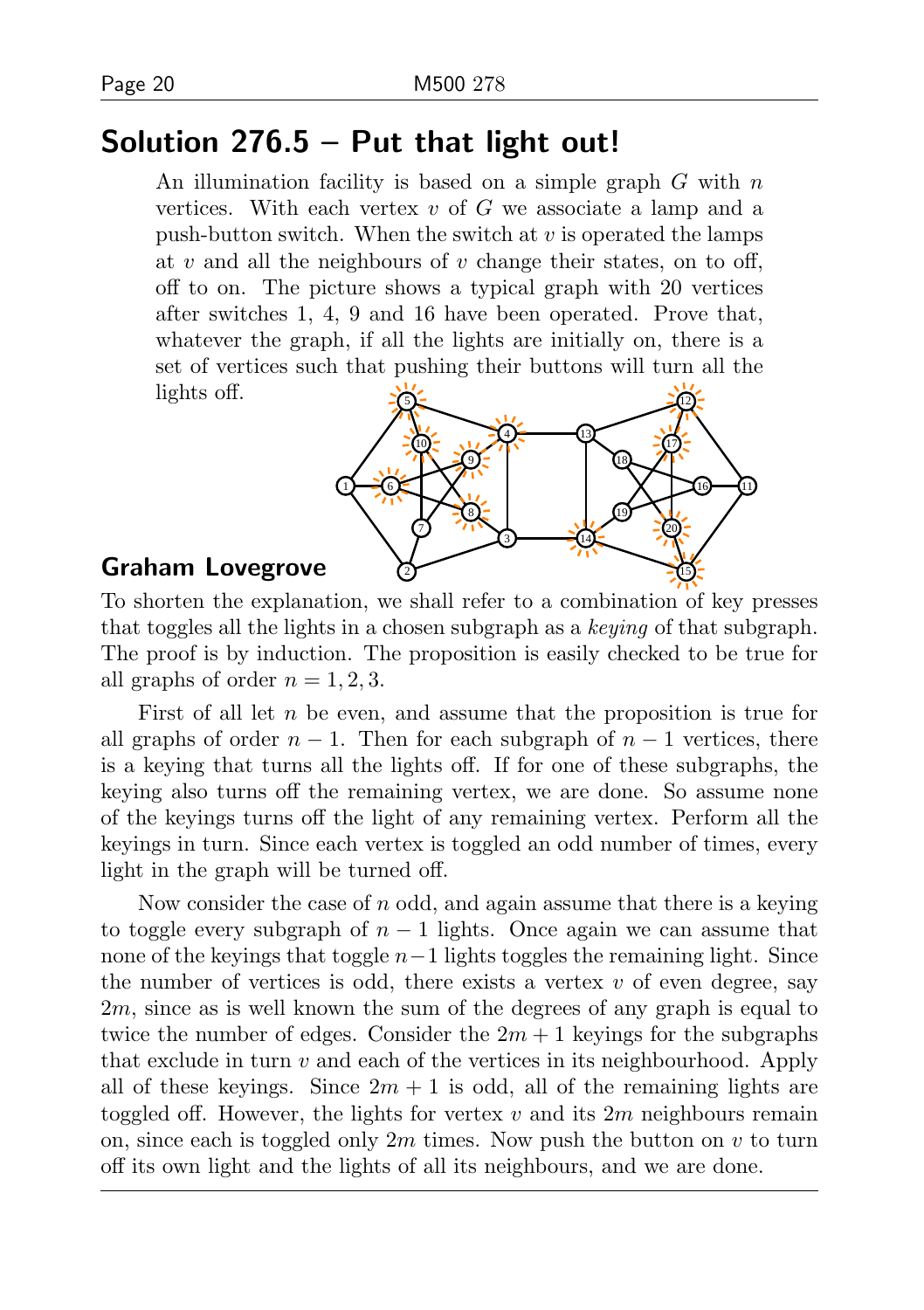# Things you can't buy in shops

You are innocently wasting time in a shop, idly browsing and minding your own business, when suddenly you are awakened by that dreaded question, "Can I help you?" Here are some suggestions of useful, everyday items you might want to try asking for.

A protractor marked in radians A hand-held geiger counter A thermometer marked in kelvins An anticlockwise pencil sharpener Green flowers An ultra-violet torch An Ordnance Survey map of the moon A set of left-handed drill bits A wristwatch that runs on petrol A scientific calculator that has at least 12 digits precision

I (TF) am most interested in the last one. I've looked everywhere, including online, but without success—except in charity shops, where old 12-digit models do turn up from time to time. And by '12 digits' I really do mean 12 digits. If I enter 999999  $\times$  999999, I expect to see the exact answer, 999998000001, including the 1 at the end. I say this because retailers who describe their products as '12-digit calculators' are often making claims that are consistent with my understanding of falsehood. I believe the economy will collapse when consumers eventually discover that suppliers are not supplying the things they actually want to buy.

# M500 Winter Weekend 2018

The thirty-seventh M500 Society Winter Weekend will be held at

Florence Boot Hall, Nottingham University

Friday  $5^{\text{th}}$  – Sunday  $7^{\text{th}}$  January 2018.

Cost: £215 to M500 members, £220 to non-members. This includes accommodation and all meals from dinner on Friday to lunch on Sunday. You can obtain a booking form either from the M500 web site,

http://www.m500.org.uk,

or by emailing the Winter Weekend Organizer.

The Winter Weekend provides you with an opportunity to do some non-module-based, recreational maths with a friendly group of like-minded people. The relaxed and social approach delivers maths for fun. And as well as a complete programme of mathematical entertainments, on Saturday we will be running a pub quiz with Valuable Prizes.